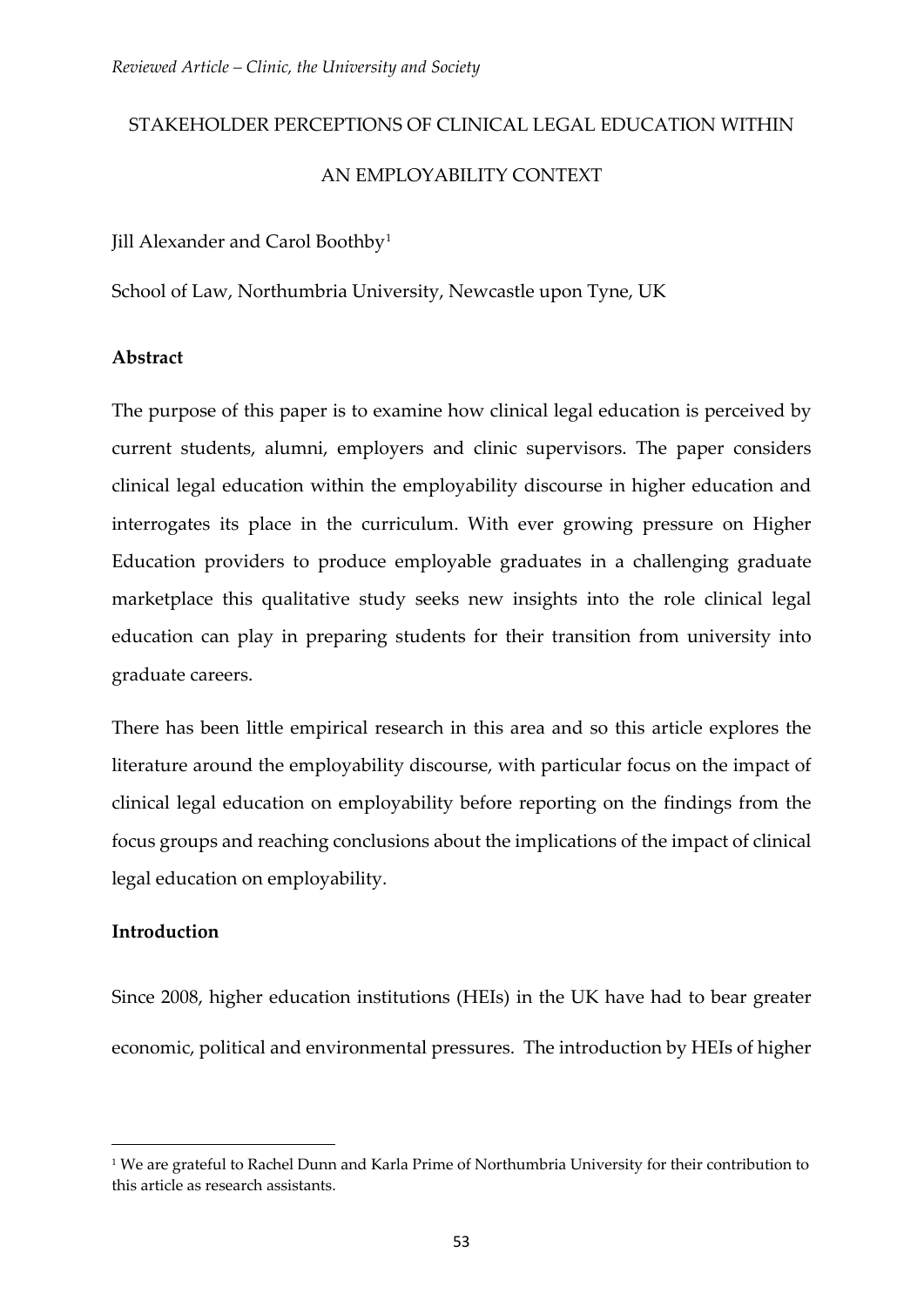<u>.</u>

tuition fees against a backdrop of low economic growth and the need to accommodate the shifting demands of student, employer and government expectations has created a highly competitive and challenging marketplace. A key element in securing ongoing success for HEIs is student employability and the recent introduction in the UK of the Teaching Excellence Framework[2](#page-1-0) (TEF) has added a further dimension to this as it measures student satisfaction partly through employment outcomes metrics.[3](#page-1-1) With future funding linked to TEF rankings, HEIs and academic research will continue to focus on employability as a significant factor in the higher education agenda.

This article will highlight stakeholder perceptions drawn from a pilot empirical study of the role clinical legal education can play in an employability context and will interrogate a number of assumptions about the role of clinical legal education in preparing students for the transition into employment. There has been a huge increase in recent years in the number of law schools in the UK offering some form of clinical legal education<sup>[4](#page-1-2)</sup> yet there is little research on the interrelationship between clinical

<span id="page-1-0"></span><sup>&</sup>lt;sup>2</sup> TEF is a system that assesses the quality of teaching in universities in England. It was introduced by the UK government in 2017 to provide a resource for students to judge teaching quality in universities and to increase the importance of teaching excellence (and bring it into line with research excellence) when rating institutions. Universities are classified gold, silver or bronze. These ratings are determined by six core metrics based on teaching, academic support and progression to employment: Department for Business, Innovation and Skills (2016) "Success as a knowledge economy: Teaching excellence, social mobility and student choice".

https://www.gov.uk/government/uploads/system/uploads/attachment\_data/file/523546/bis-16-265 success-a.s-a-knowledge-economy-web.pdf

<span id="page-1-2"></span><span id="page-1-1"></span><sup>3</sup> Based on DLHE (Destinations of Leavers from Higher Education) data available at www.hesa.ac.uk. <sup>4</sup> At least 70% of all law schools were involved in pro bono and/or clinical legal education:

https://www.lawworks.org.uk/sites/default/files/LawWorks-student-pro-bono-report%202014.pdf.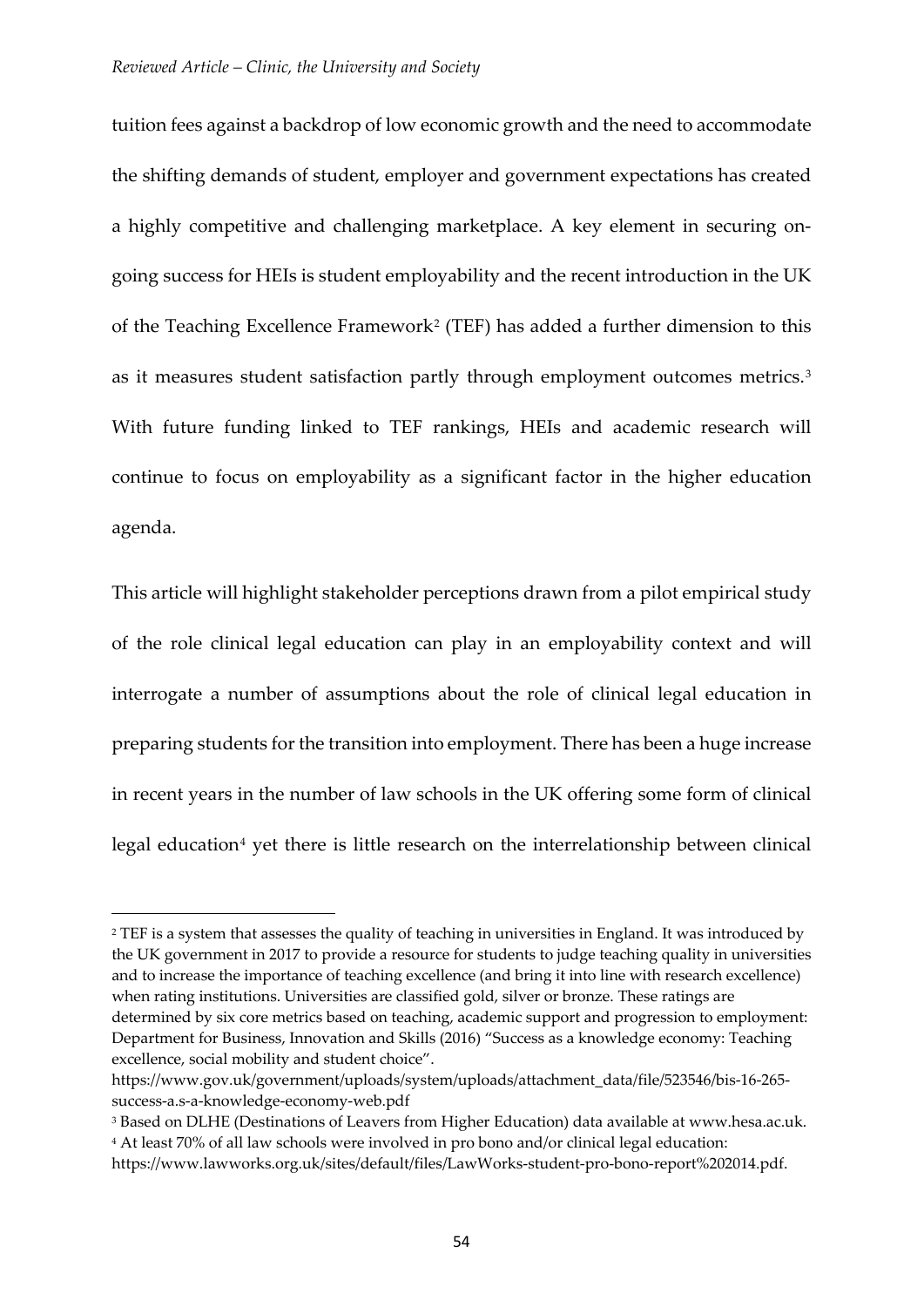experience and legal employability.<sup>[5](#page-2-0)</sup> There is research in abundance around the employability discourse generally<sup>[6](#page-2-1)</sup> but little research within a legal context<sup>[7](#page-2-2)</sup> and even less around clinical legal education and employability<sup>[8](#page-2-3)</sup>.

As the legal sector becomes increasingly disjointed, legal educators need to engage in discourse with employers to adapt to the changing legal landscape [9](#page-2-4) . This is particularly important now as UK university law schools face their biggest challenge in decades of managing a period of transition with the replacement of qualifying law degrees, Graduate Diplomas in Law and Legal Practice Courses with the new Solicitors Qualifying Examination<sup>[10](#page-2-5)</sup>. This brings with it a great deal of uncertainty for

<span id="page-2-0"></span><sup>5</sup> J Russell, 'Enhancing employability for LLB law graduates - initiatives with ILEX and Clinic at London South Bank University*'* (2011) The Law Teacher, 45:3, 348-360.

<span id="page-2-1"></span><sup>6</sup> Philip Brown, Anthony Hesketh and Sara Williams , 'Employability in a knowledge-driven economy' Journal of Education and Work (2003) 16:2, 107-126. Michael Tomlinson, 'Investing in the self: structure, agency and identity in graduates' employability' (2010) Education, Knowledge & Economy *4*(2), 73-88, 74. Michael Tomlinson, 'Graduate Employability: A Review of Conceptual and Empirical Themes'

High Educ Policy (2012) 25: 407, 425.

<span id="page-2-2"></span><sup>7</sup> One study explored factors that enhance employability with work experience being ranked as the most useful factor: P Childs, N Firth and H de Rijke, 'The Gap between Law Student Career Aspirations and Employment Opportunities' (2014) 48(1) Law Teacher 51-68, 58. Francis's research explored employability through the lens of legal work experience before arguing that it should not be seen 'as an uncontested good': Andrew Francis, 'Legal education, social mobility, and employability: possible selves, curriculum intervention, and the role of legal work experience' (2015) 42 Journal of Law and Society 173.

<span id="page-2-3"></span><sup>8</sup> An Australian paper interrogates the connection between graduate employability skills and law clinics, Francina Cantatore 'The Impact of Pro Bono Law Clinics on Employability and Work Readiness in law Students' International Journal of Clinical legal Education (2018) 25:1, 147-172; and research in the UK that examines employers' awareness and understanding of clinical legal education, Linden Thomas, 'It Puts the Law They've Learnt in Theory into Practice: Exploring Employer Understandings of Clinical Legal Education' in Linden Thomas, Steven Vaughan, Bharat Malkani and Theresa Lynch (eds) *Reimagining Clinical Legal Education* (Hart Publishing 2018) 127-154. <sup>9</sup> E Dagilyte and P Coe, 'Professionalism in Higher Education: Important Not Only for Lawyers' (2014) 48(1) Law teacher 33-50, 34.

<span id="page-2-5"></span><span id="page-2-4"></span><sup>10</sup> SRA, 'A new route to qualification: the Solicitors Qualifying Examination' (2017) [www.sra.org.uk/sra/consultations/solicitors-qualifying-examination.page,](http://www.sra.org.uk/sra/consultations/solicitors-qualifying-examination.page) accessed 6 June 2018.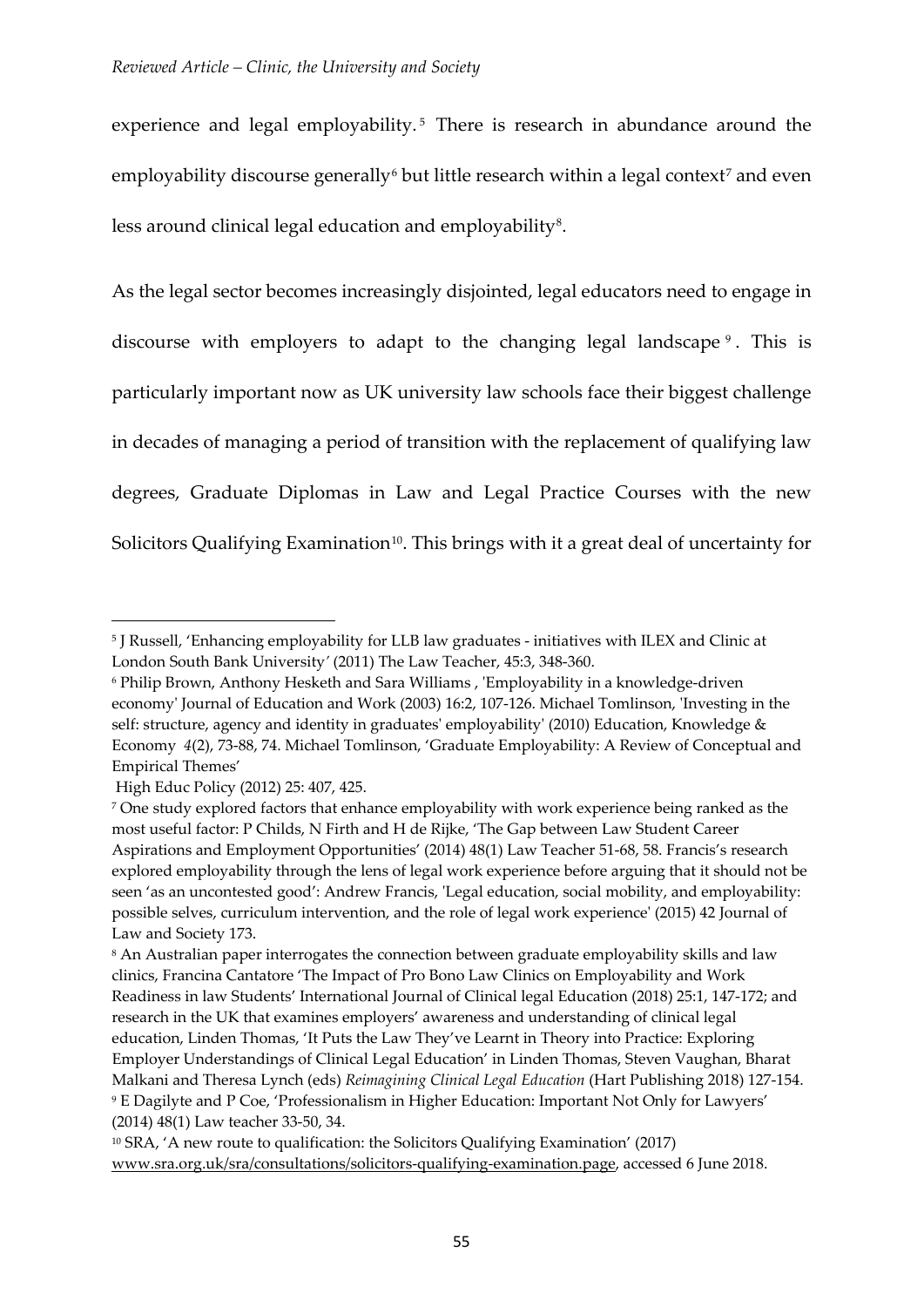law schools as to future student interest in law as an academic discipline without the professional accreditation. [11](#page-3-0) It is therefore more relevant than ever to ensure stakeholder voices are heard and this research project focusses on stakeholder perceptions of the impact of clinical legal education on employability, offering a unique insight into the role clinical education can play within an employability context.

## **What do we mean when we talk about employability?**

-

Rajan *et al.* opine that employability 'is one of the few words that have gone from cliché to jargon without the intermediate stage of meaning'.[12](#page-3-1) The prominence of the employability agenda has resulted in a large body of literature around the definition of employability but no single agreed definition. If employability is simply about 'getting a job', it can be measured using DLHE (Destination of Leavers from Higher Education survey) statistics<sup>[13](#page-3-2)</sup>, however imperfect and unsatisfactory that proves to be. Being employable is obviously a pre-requisite to being employed but not all

<span id="page-3-0"></span><sup>11</sup> M Davies, 'Changes to the training of English and Welsh lawyers: implications for the future of university law schools' (2018) The Law Teacher 52(1) 100-125, 101.

<span id="page-3-1"></span><sup>12</sup> Amin Rajan, Penny Van Eupen, Karen Chapple and David Lane (2000) 'Employability: Bridging the Gap between Rhetoric and Reality, First Report: Employer's Perspective' Create Consultancy/Professional Development Foundation, London.

<span id="page-3-2"></span><sup>&</sup>lt;sup>13</sup> The DLHE is an annual survey of UK recent graduates, aimed at finding out what they have gone on to do approximately six months after graduating.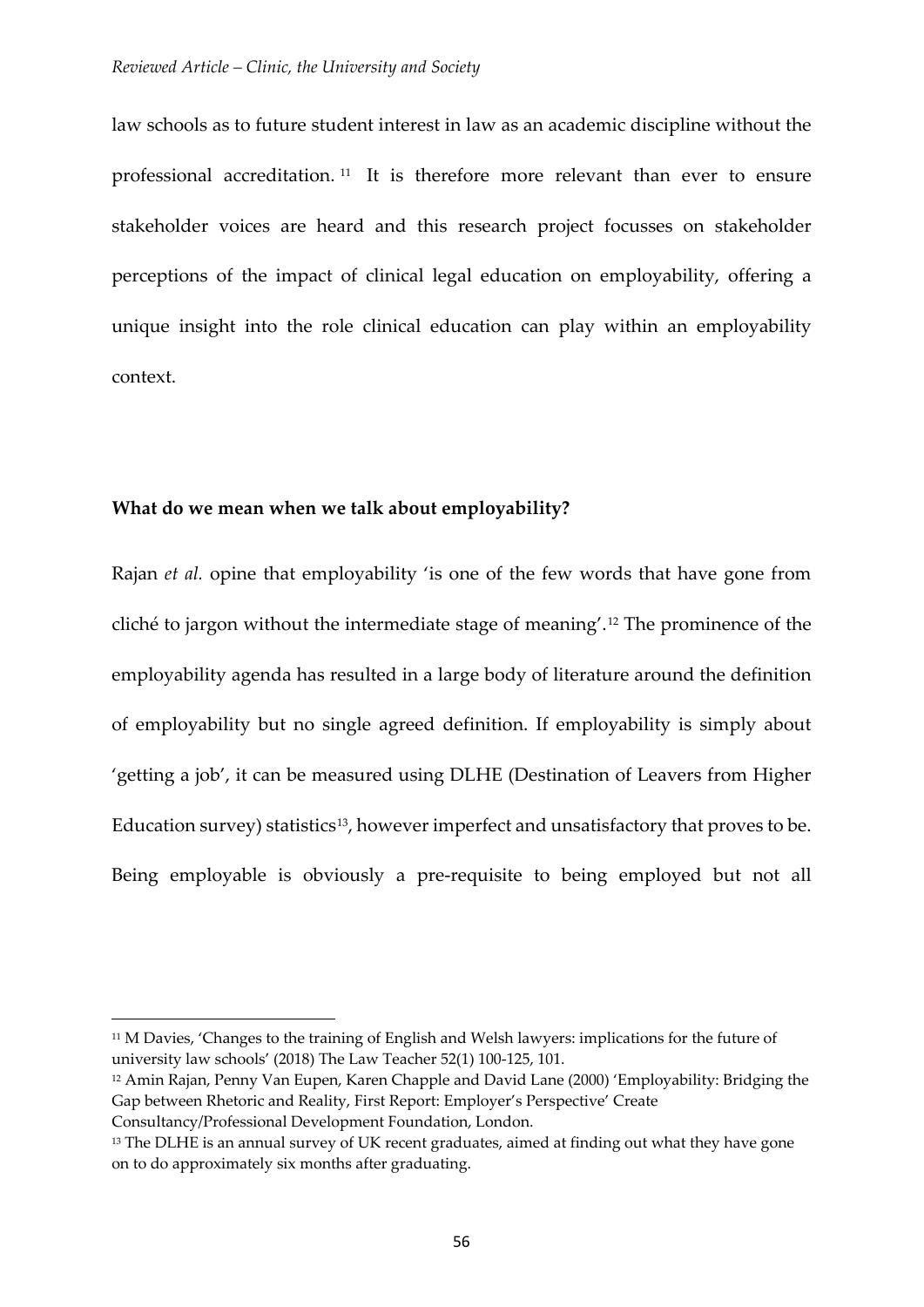employable people can transition to employment.<sup>[14](#page-4-0)</sup> Brown and Hesketh <sup>[15](#page-4-1)</sup> introduced the concept of the *duality of employability*, that employability is both an absolute and a relative concept, the acquisition of skills being the *absolute* and *relative* in that it depends on the laws of supply and demand in the market. Getting a job can be relatively easy if jobs are in abundance but when there are fewer jobs available, employers can afford to be very selective in getting the right person irrespective of their apparent employability. HEIs do not control the graduate recruitment process or the economy and there are a huge number of variables that come into play during the recruitment process such as educational background, race, religion, gender, social background and disability that HEIs cannot influence.<sup>[16](#page-4-2)</sup>

So, if employability is not just about employment then what is it? Academics, politicians and businesses have conceptualised employability as a set of skills that graduates must acquire, albeit without much consensus as to what that actually means. The skills debate has unfolded over many years from when the Dearing Report<sup>[17](#page-4-3)</sup> referred for the first time to skills outcomes as well as knowledge outcomes (albeit that it only referred to communication, numeracy, the use of information

<span id="page-4-0"></span><sup>14</sup> Mantz Yorke, 'Employability in Higher Education: what it is - what it is not' (2004, re-issued 2006) York: The Higher Education Academy.

<span id="page-4-1"></span><sup>15</sup> Philip Brown, Anthony Hesketh and Sara Williams 'Employability in a knowledge-driven economy' (2003) Journal of Education and Work 16:2, 107-126, 110.

<span id="page-4-2"></span><sup>&</sup>lt;sup>16</sup> These variables reflect one of Holmes' conceptualizations of employability as 'positional' where employability is understood through social positioning. Leonard Holmes, 'Competing perspectives on graduate employability: possession, position or process?*'* (2013*)* Studies in Higher Education, 38:4, 538-554.

<span id="page-4-3"></span><sup>&</sup>lt;sup>17</sup> R Dearing 'Higher Education in the Learning Society' (1997) Report of the National Committee of Inquiry into Higher Education, London: HMSO.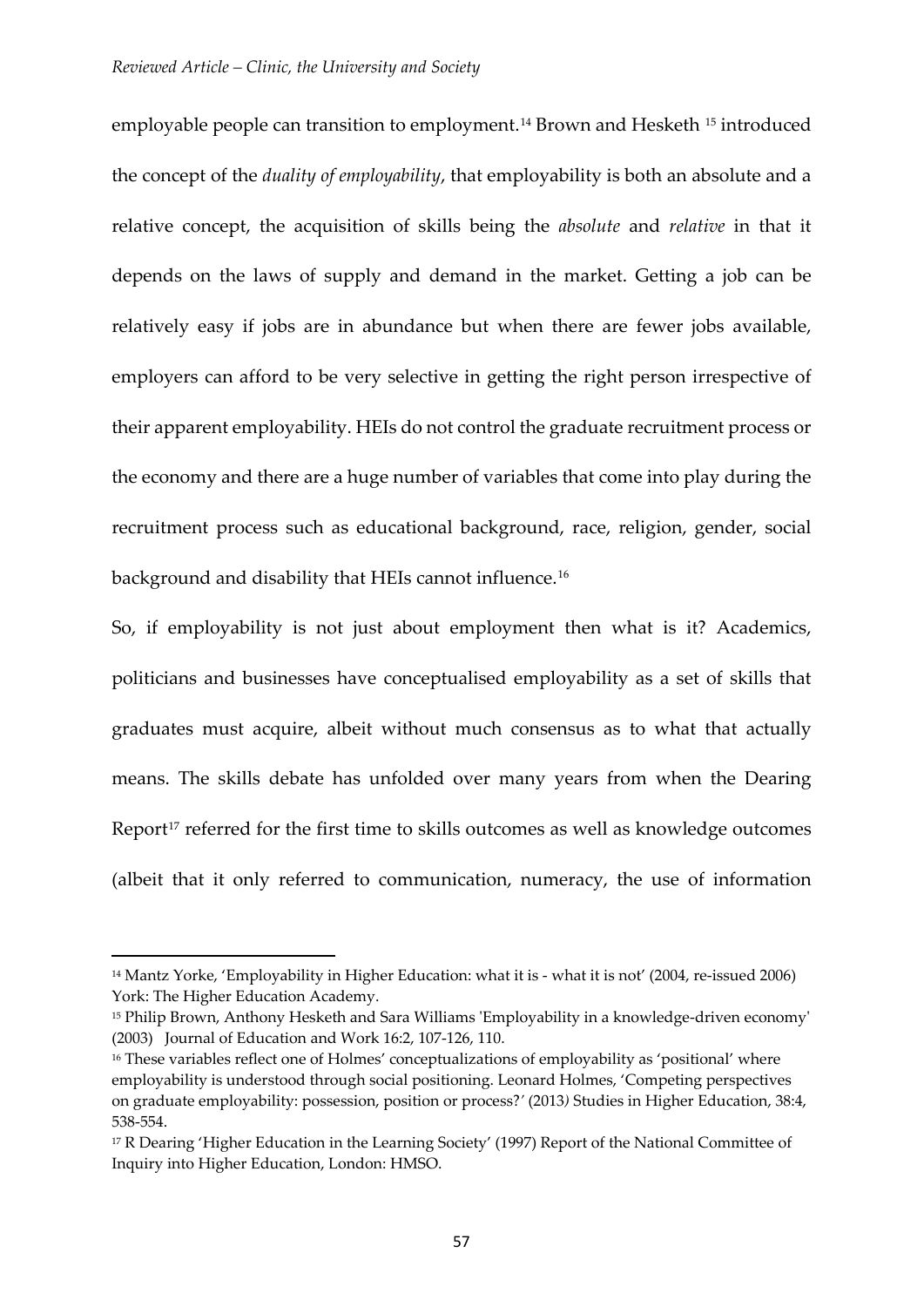technology and learning how to learn). This inclusion resulted in increased engagement from the UK HEI sector with initiatives to 'embed' skills within the curriculum and resulted in a wide range of studies identifying skills that graduates should possess as well as frameworks to embed employability within the curriculum and help students develop their employability (Knight and Yorke, USEM model  $(2003)^{18}$  $(2003)^{18}$  $(2003)^{18}$ ; Dacre Pool & Sewell, CareerEDGE model  $(2007)^{19}$  $(2007)^{19}$  $(2007)^{19}$ ). Employers too have contributed to the debate with the Confederation of British Industry (CBI) (along with the National Union of Students) defining employability as:

*'A set of attributes, skills and knowledge that all labour market participants should possess to ensure they have the capability of being effective in the workplace – to the benefit of themselves, their employer and the wider economy'.* [20](#page-5-2)

Thus, the skills-based conceptualisation of employability has dominated academic discourse as HEIs strive to ensure their students' skill-set meet ever shifting employer expectations. Our study sits within this conceptualization and interrogates stakeholder perceptions of the skills students can develop from clinical legal education as part of the student journey.

<span id="page-5-0"></span><sup>&</sup>lt;sup>18</sup> P Knight and M Yorke, 'Assessment, learning and employability' (2003) Maidenhead, U.K: Open University Press.

<span id="page-5-1"></span><sup>19</sup> Lorraine Dacre Pool and Peter Sewell, 'The key to employability: developing a practical model of graduate employability' (2007) Education + Training, Vol. 49 Issue: 4, 277-289.

<span id="page-5-2"></span><sup>20</sup> Confederation of British Industry (CBI) (1999) 'Making Employability Work: An Agenda for Action', London: CBI.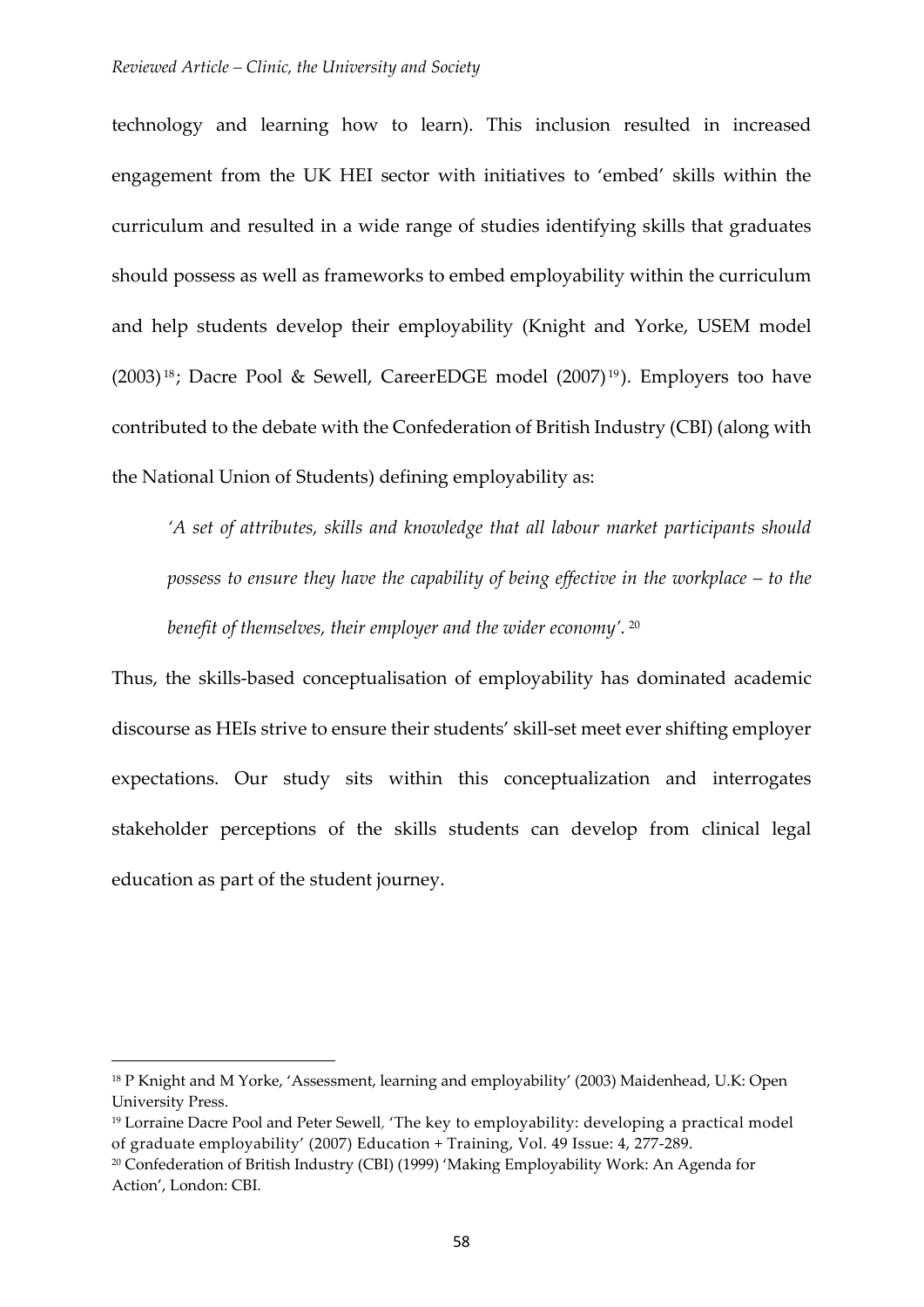# **Employability and legal education**

It is held as axiomatic that students want to secure graduate employment, while employers want to employ graduates who have the skills, knowledge and attributes that they are looking for. In 2016, 25,155 UK students applied to study law at undergraduate level in England and Wales;  $17,855$  were accepted.<sup>[21](#page-6-0)</sup> These figures are disconcerting when taken in the context of how many law graduates continue on to either a training contract (5,728) or pupillage (474). <sup>[22](#page-6-1)</sup> While not all students have that goal in mind, research has shown that 70.98% of students had the intention of entering the legal profession when they started their law degree.<sup>23</sup> With increasing competition for training contracts and pupillages, a law graduate needs to be 'future fit'<sup>[24](#page-6-3)</sup> and able to distinguish themselves from the rest of the crowd. They need to develop the skills that will prepare them for what employers and clients require.

<span id="page-6-0"></span><sup>21</sup> The Law Society, 'Becoming a solicitor: Entry trends' (The Law Society, 2016),

https://www.lawsociety.org.uk/Law-careers/Becoming-a-solicitor/Entry-trends/, accessed 23rd March, 2018.

<span id="page-6-1"></span><sup>&</sup>lt;sup>22</sup> In the year ending 31 July 2016, 5,728 traineeships were registered with the SRA (The Law Society, Becoming a Solicitor: Entry trends, [http://www.lawsociety.org.uk/Law-careers/Becoming-a](http://www.lawsociety.org.uk/Law-careers/Becoming-a-solicitor/Entry-trends/)[solicitor/Entry-trends/\)](http://www.lawsociety.org.uk/Law-careers/Becoming-a-solicitor/Entry-trends/). In 2016/17 there were 1424 students enrolled on the BPTC, but there were only 474 First Six pupillages registered, [https://www.barstandardsboard.org.uk/media-](https://www.barstandardsboard.org.uk/media-centre/research-and-statistics/statistics/pupillage-statistics/)

[centre/research-and-statistics/statistics/pupillage-statistics/](https://www.barstandardsboard.org.uk/media-centre/research-and-statistics/statistics/pupillage-statistics/) accessed 4th June 2018.

<span id="page-6-2"></span><sup>23</sup> Melissa Hardee, 'Career Expectations of Students on Qualifying Law Degrees in England and Wales' (2014) HEA

[https://www.heacademy.ac.uk/system/files/resources/hardee\\_interimreport\\_2014final.pdf,](https://www.heacademy.ac.uk/system/files/resources/hardee_interimreport_2014final.pdf) accessed 21 June 2018. Hardee's study compares the first year data of her study with the results of an earlier study conducted for the UK Centre for Legal Education (UKCLE), where 79.1% of students had the intention of entering the legal profession.

<span id="page-6-3"></span><sup>24</sup> Andrew Francis, 'Legal education, social mobility, and employability: possible selves, curriculum intervention, and the role of legal work experience' (2015) 42 Journal of Law and Society 173, 177.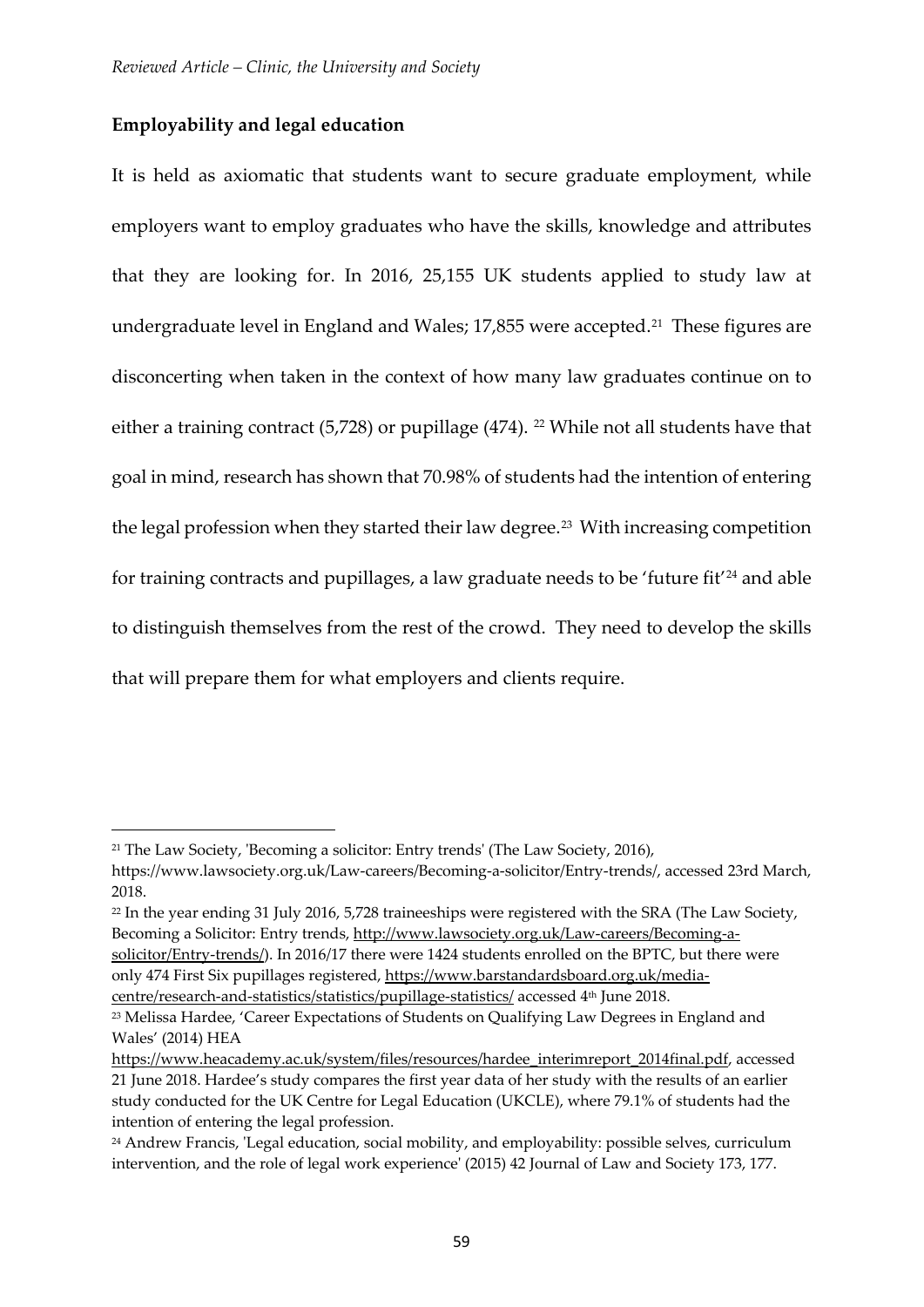In employability discourses, graduates are often described as knowledge workers bringing with them skills, knowledge and intellectual capital that will 'springboard them into desirable occupational positions'.[25](#page-7-0) If we consider employability in relative and absolute terms, the 'absolute' requires the graduate to differentiate themselves within the hierarchy of job seekers through the development of knowledge and skills and the 'relative' will depend on the demand for graduates at any given time.<sup>[26](#page-7-1)</sup> Law schools cannot change the 'relative' dimension of employability but can contribute towards the 'absolute' dimension.

The law curriculum has to manoeuvre a path that synthesizes substantive legal knowledge with practice based and employability skills. This has always been a challenge with proponents of a liberal legal education<sup>[27](#page-7-2)</sup> querying the need for skills and employability type activities being encompassed within the undergraduate curriculum. However, the pressure from government, employers and students to produce 'job ready' graduates propels all but the most elite universities towards embracing this agenda. The move towards centrally set and marked assessments in England and Wales (Solicitors Qualifying Exam (SQE))[28](#page-7-3) as a gateway to the solicitors'

<span id="page-7-0"></span><sup>25</sup> Michael Tomlinson, 'Investing in the self: structure, agency and identity in graduates' employability' (2010) Education, Knowledge & Economy *4*(2), 73, 74.

<span id="page-7-1"></span><sup>26</sup> Philip Brown, Anthony Hesketh and Sara Williams, 'Employability in a knowledge-driven economy' (2003) Journal of Education and Work, 16:2, 107, 110.

<span id="page-7-2"></span> $27$  For a discussion of what is meant by a liberal legal education see, for example Jessica Guth & Chris Ashford 'The Legal Education and Training Review: regulating socio-legal and liberal legal education?' (2014) The Law Teacher, 48:1, 5-19, DOI: 1080/03069400.2013.875304; A Bradney, 'Conversation, Choices and Chances: The Liberal Law School on the Twenty-First Century' (Oxford

Hart Publishing 2003).

<span id="page-7-3"></span><sup>28</sup> SRA, 'A new route to qualification: the Solicitors Qualifying Examination' (2017) [www.sra.org.uk/sra/consultations/solicitors-qualifying-examination.page,](http://www.sra.org.uk/sra/consultations/solicitors-qualifying-examination.page) accessed 6 June 2018.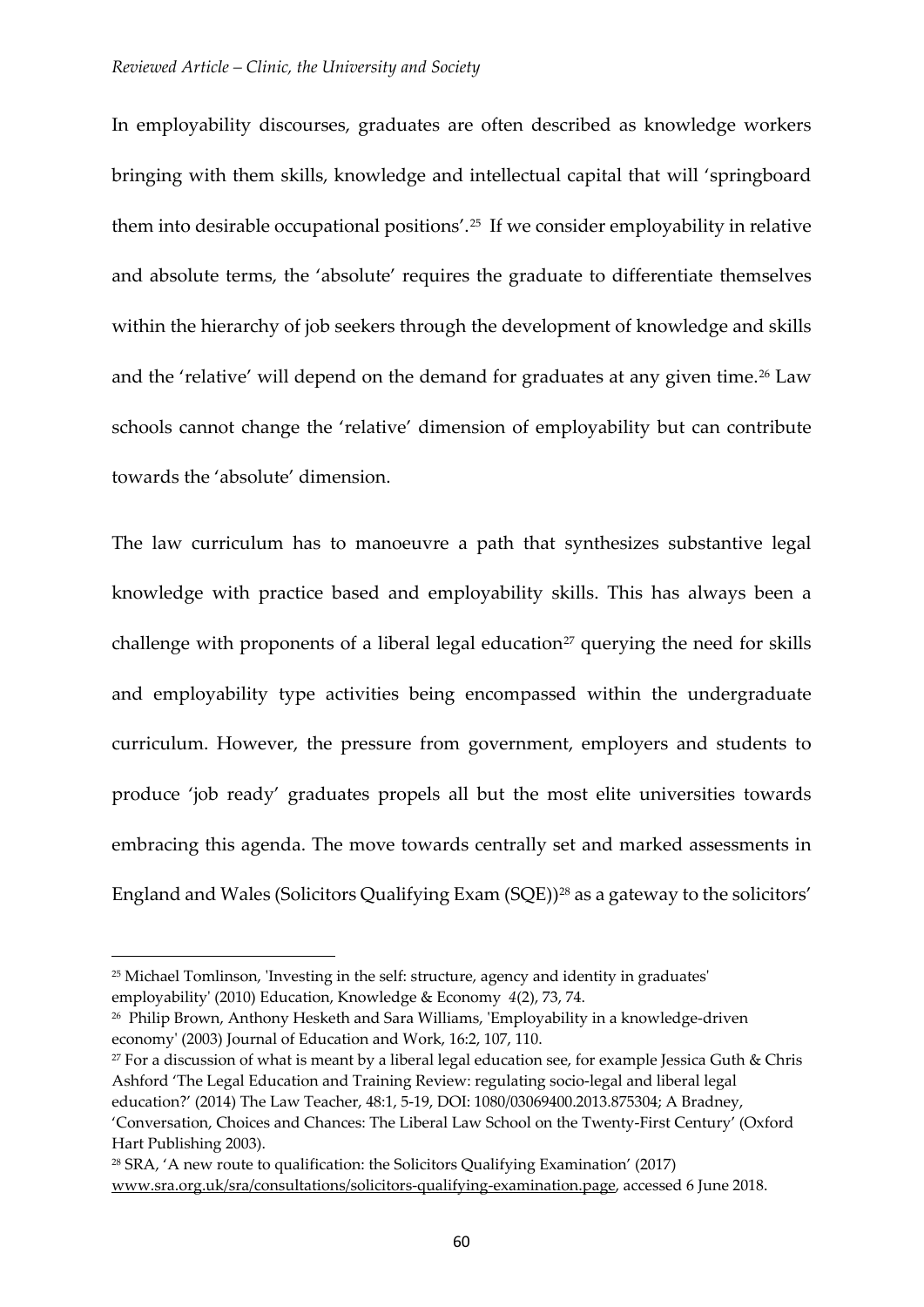route into the legal profession is unlikely to alter that situation as law departments in England and Wales make strategic decisions on where to position themselves as they navigate this radical new approach to legal training. Under the SRA's new scheme, qualifying law degrees, law conversion courses (CPE/GDL) and Legal Practice Courses will be replaced by the SQE and with no SRA accreditation requirements to meet, law departments will in theory have greater freedom to redesign the curriculum.[29](#page-8-0) However, such choices will depend on whether and to what extent SQE preparation will form part of their offer. Whatever choices are made, employability will retain its relevance and in fact may become even more important in what will be a period of change and uncertainty for both students and Law departments as to the value of having a law degree that no longer attracts SRA accreditation.<sup>[30](#page-8-1)</sup>

In order to blend substantive legal knowledge with practice based skills, an increasing number of law schools in the UK have clinics that offer live client work to law students as part of their legal education.<sup>[31](#page-8-2)</sup> Apart from improving the student experience, it also provides students with a glimpse of the 'legal environment that awaits them upon

<span id="page-8-0"></span><sup>29</sup> Although, the qualifying law degree will remain relevant for entry to the bar, Bar Standards Board, 'BSB Policy Statement in Bar Training' (2017),

<sup>/</sup>www.barstandardsboard.org.uk/media/1825162/032317\_fbt\_-

\_policy\_statement\_version\_for\_publication.pdf, accessed 6 June 2018'

<span id="page-8-1"></span><sup>30</sup> See Mark Davies, 'Changes to the training of English and Welsh lawyers: implications for the future of university law schools' (2018) The Law Teacher, 2018 Vol. 52, No.1, 100-125.

DOI:10.1080/03069400.2017.1394145, for a fuller discussion of these points.

<span id="page-8-2"></span><sup>31</sup> For more information please see LawWorks Law School Pro Bono and Clinic Report 2014, available via [https://www.lawworks.org.uk/solicitors-and-volunteers/resources/lawworks-law-school-pro](https://www.lawworks.org.uk/solicitors-and-volunteers/resources/lawworks-law-school-pro-bono-and-clinics-report-2014)[bono-and-clinics-report-2014](https://www.lawworks.org.uk/solicitors-and-volunteers/resources/lawworks-law-school-pro-bono-and-clinics-report-2014) Accessed 01.04.16.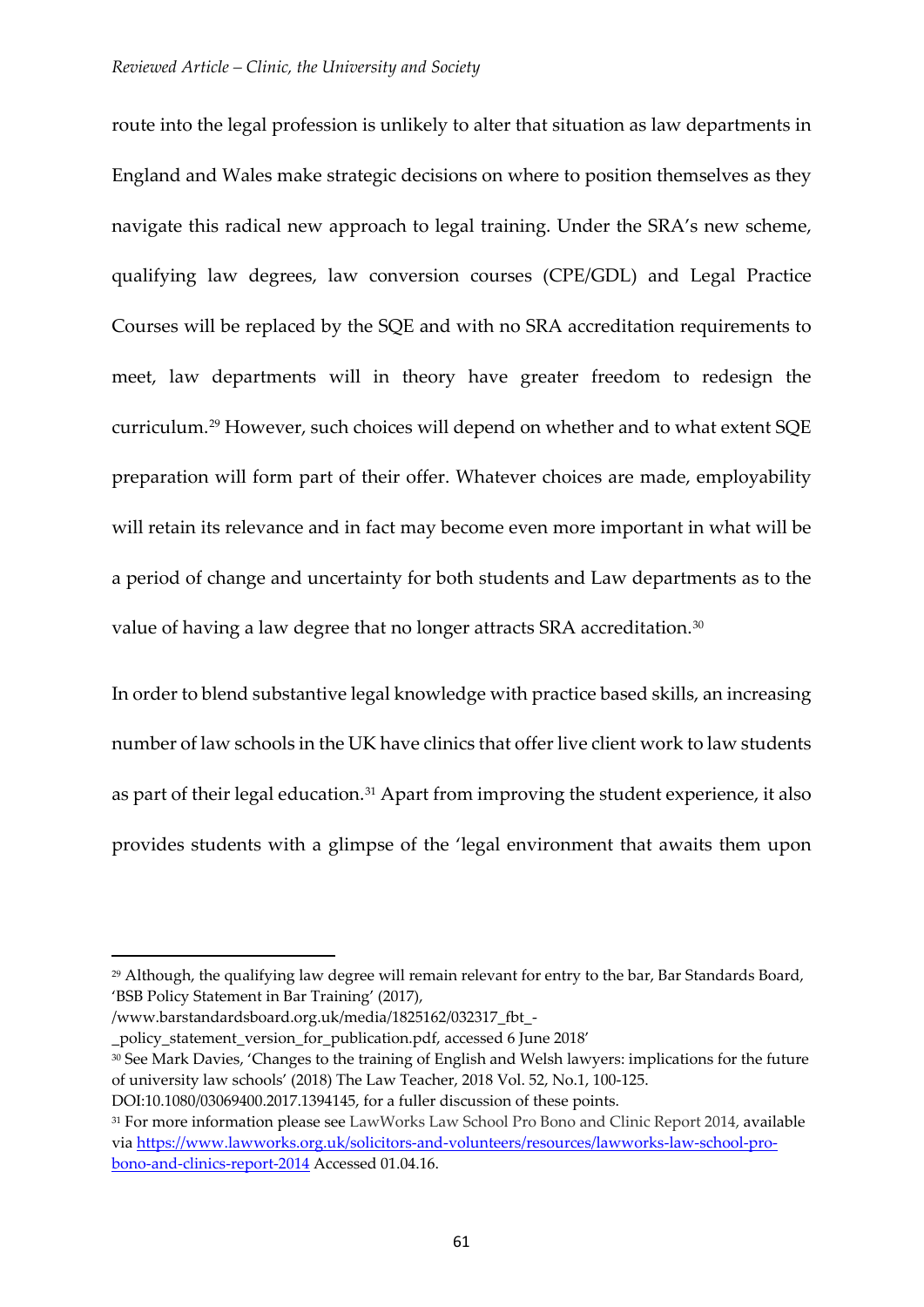graduation.<sup>'[32](#page-9-0)</sup> It provides a learning environment and experience that cannot be duplicated in the classroom. While CLE is becoming increasingly popular there remains some contention, and a lack of evidence, as to whether CLE provides students with the necessary skills and competencies to enhance their employability. We make logical claims that students working with live clients will enhance their employability, giving them experience of the law in a practical setting prior to starting training contracts or equivalent. However, there is little data, particularly for the UK, to support this<sup>[33](#page-9-1)</sup>.

In order to determine which skills our graduates should be equipped with and whether CLE can contribute towards the development of those skills, we undertook a pilot study to interrogate stakeholder perceptions of CLE within an employability context. This paper, whilst only a small study in Newcastle, UK, has attempted to do this. Northumbria University is a post 1992 university and the Law School has a long tradition of delivering vocational, practice focussed courses. The Law School is well placed to carry out this research with its award winning, internationally renowned clinic, known as the Student Law Office (SLO), which is an integral part of our MLaw course[34](#page-9-2) and which offers a full casework in-house model with the capacity to provide

<span id="page-9-0"></span><sup>32</sup> James Marson, Adam Wilson and Mark Van Hoorebeek, 'Necessity of Clinical Legal Education in University Law Schools: A UK Perspective' (2005) 7 International Journal of Clinical Legal Educ 29, 30.

<span id="page-9-1"></span><sup>&</sup>lt;sup>33</sup> There is an Australian paper that interrogates the connection between graduate employability skills and law clinics, Francina Cantatore, 'The Impact of Pro Bono Law Clinics on Employability and Work Readiness in Law Students' (2018) International Journal of Clinical Legal Education 25:1, 147-172.

<span id="page-9-2"></span><sup>34</sup> For more information visit https://www.northumbria.ac.uk/study-at-northumbria/courses/m-lawexempting-ft-uufmay1/.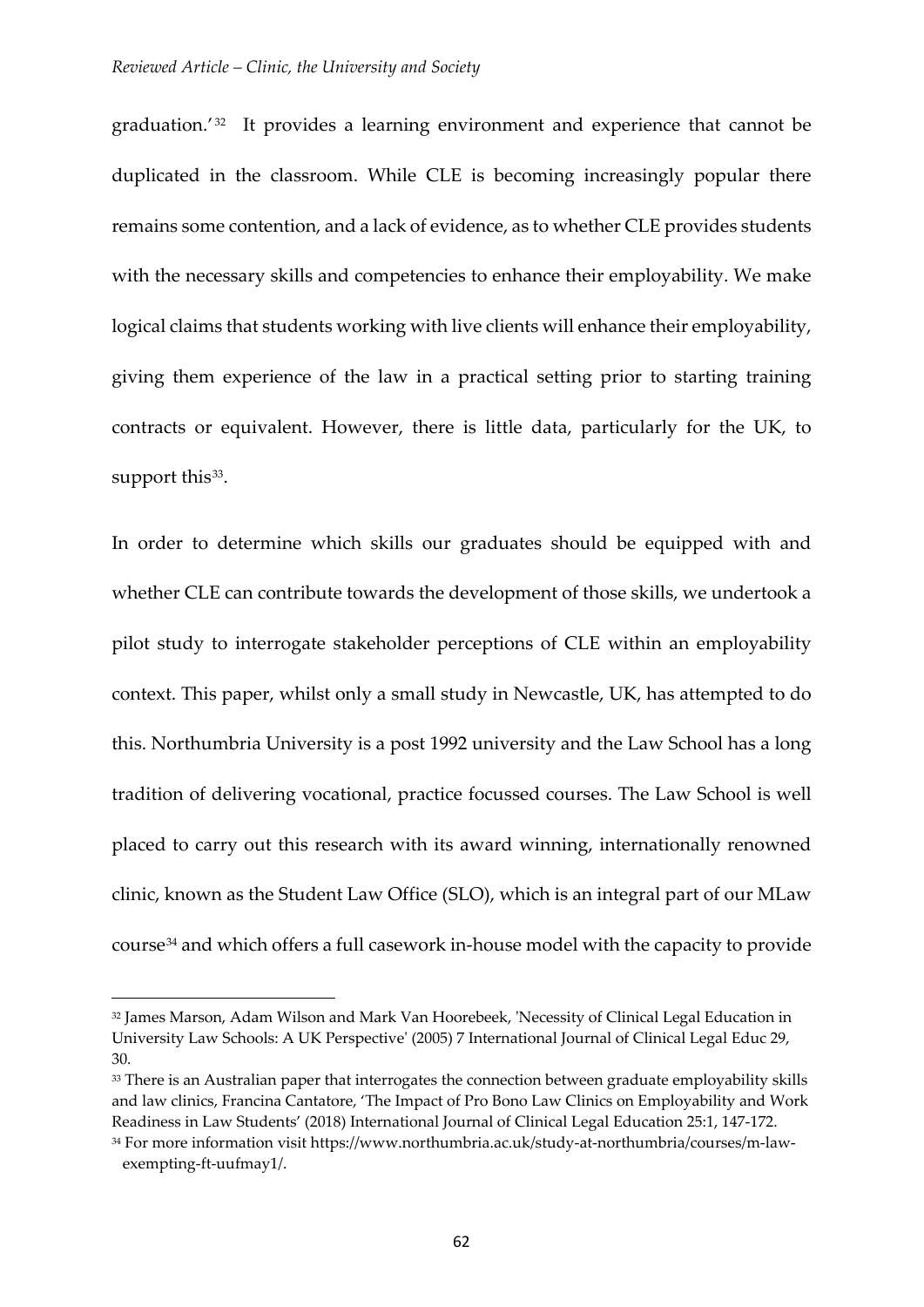not just advice, but representation. For the majority of students, participating in the law clinic is a compulsory, credit bearing part of their studies.<sup>[35](#page-10-0)</sup> Students work on cases under the supervision of members of academic staff who are legally qualified, with experience as lawyers in practice.

# **Methodology**

-

The purpose of this research is to get a fuller insight into perceptions of CLE by interrogating participants' experiences as employers, alumni, students and clinical teaching staff to gain a better understanding of what employability skills can and perhaps cannot be gained from clinic in its current form. This study follows a subjectivist approach to studying social phenomena and used qualitative analysis from the focus groups. The research was inductive and interpretive and drew out themes from the data collected;  $36$  we were theory building as opposed to theory testing. In our analysis, we were conscious of moving back and forth between a more naïve and inductive content analysis and deductive testing of our own preconceived ideas and by using a participatory and open ended data collection tool we were able to collect experiential insights into the participants' perceptions.

<span id="page-10-0"></span><sup>35</sup> For more information, visit https://www.northumbria.ac.uk/about-us/academic-

departments/northumbria-law-school/study/student-law-office/.

<span id="page-10-1"></span><sup>36</sup> John Dewey, (1933) 'How We Think: a restatement of the relation of reflective thinking to the educative process.'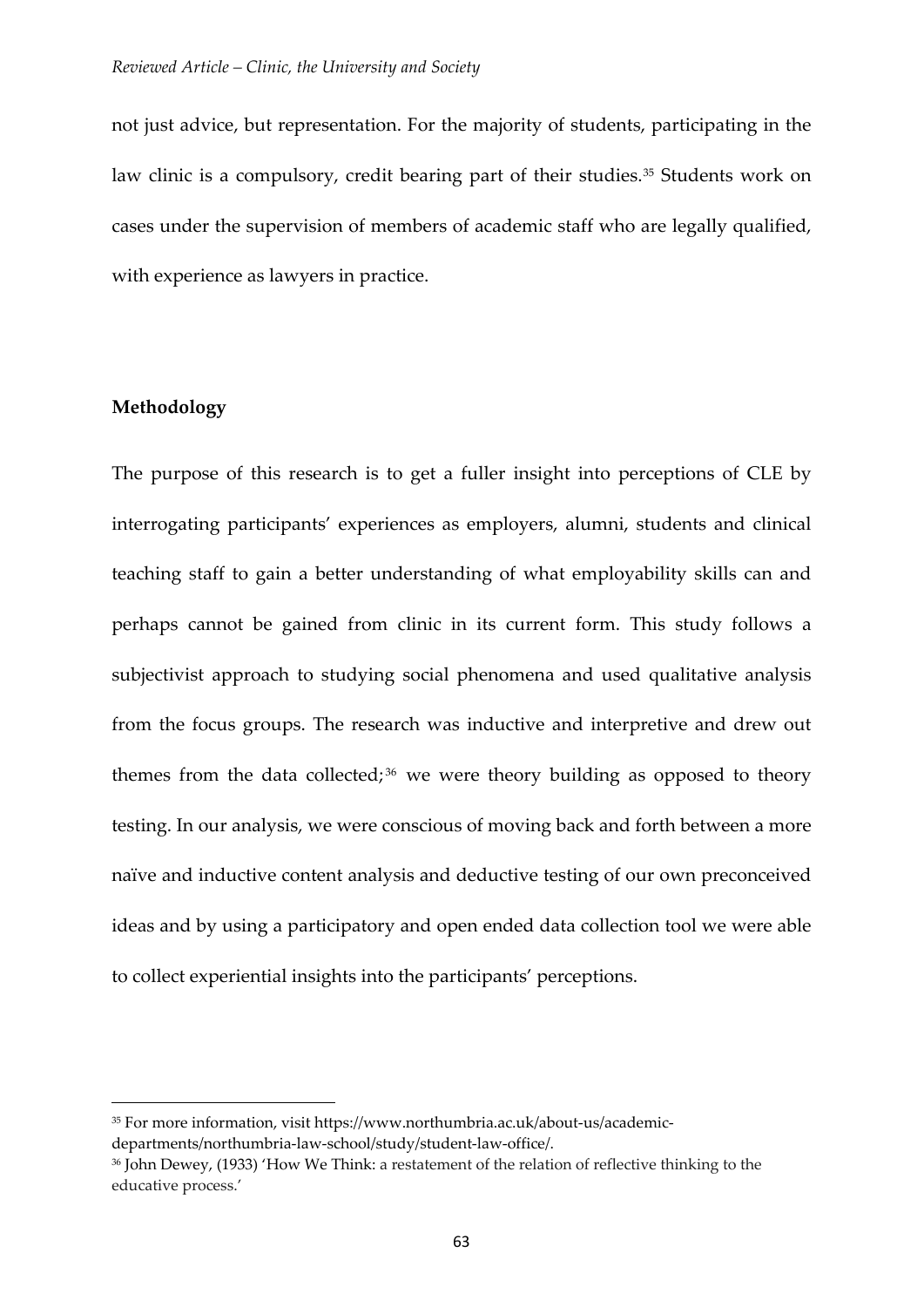In this study, four focus groups were used to examine the views of employers from local law firms (9 participants); alumni (8 participants) who had participated in the law clinic at Northumbria University and who were in employment locally; current students (6 participants) participating in the law clinic; and clinical teaching staff (10 participants). The employer group comprised employers who have employed Northumbria University graduates in the past and who had an understanding of what is meant by CLE having recruited Northumbria graduates over many years<sup>[37](#page-11-0)</sup>. Each focus group lasted approximately one hour and were recorded and then transcribed. The CBI/NUS model of employability was used, which lists the following skills and attributes: positive attitude, self-management, team working, business awareness, problem solving, communication, numeric awareness and basic information technology skills.[38](#page-11-1) This list was shown to each group who were asked to comment on this in the context of the clinical provision at Northumbria, the Student Law Office. This approach was chosen to give the participants some structure to explore the themes without constraining their ideas, and they were able to add to the model or remove or vary anything within it.

<span id="page-11-0"></span><sup>&</sup>lt;sup>37</sup> We appreciate that CLE is not universally understood, Linden Thomas, 'It Puts the Law They've Learnt in Theory into Practice: Exploring Employer Understandings of Clinical Legal Education' in Linden Thomas, Steven Vaughan, Bharat Malkani and Theresa Lynch (eds) *Reimagining Clinical Legal Education* (Hart Publishing 2018) 127-154, 141.

<span id="page-11-1"></span><sup>38</sup> CBI/NUS Working Towards Your Future (2011).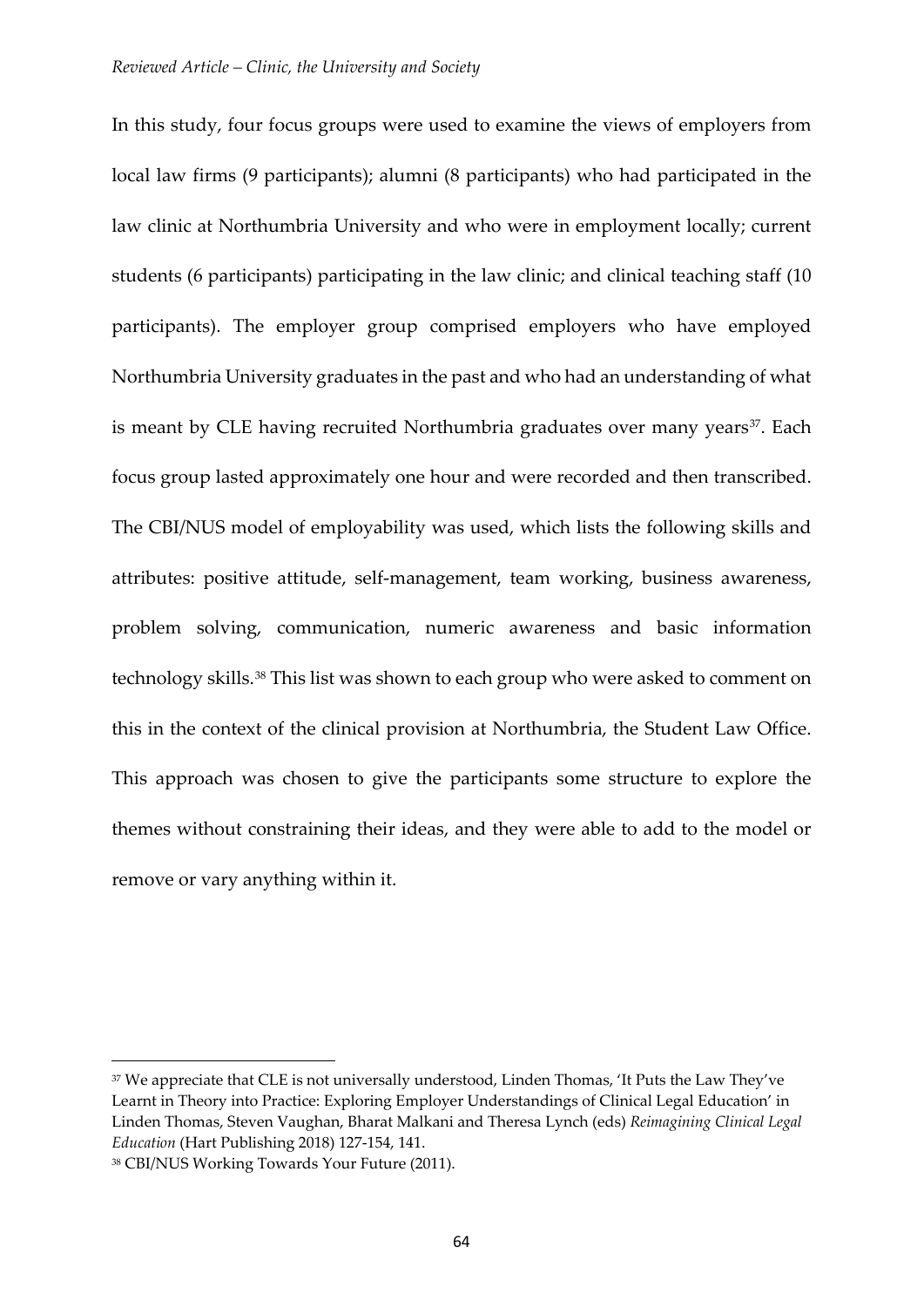We were cognisant of our 'insider' status as lecturers undertaking research using alumni, peers and students as participants and were reflexive<sup>[39](#page-12-0)</sup> in our approach to analysing the data. While one of the researchers played a major role in the law clinic, the other did not and that separation along with our recognition of potential bias from the 'insider' $40$  positioning created a consciously reflexive $41$  environment that enabled us to consider the data through a critical lens.

## **Results**

-

There was agreement across the groups that all the skills in the CBI/NUS model were relevant to current law practice albeit some required greater emphasis than others. A key theme was communication in all its different forms with the employers highlighting how critical it is to client relations but that some trainees/paralegals 'hide' behind emails rather than picking up the phone. Alumni felt very strongly that their SLO experience gave them an edge when they first started in their firm as they had already been exposed to clients during their year in the SLO, with one alumni commenting:

<span id="page-12-1"></span><sup>40</sup> B Bourke, 'Positionality: Reflecting on the research process' (2014) The Qualitative Report, 19(33):1- 9; Sonya Corbin Dwyer and Jennifer L Buckle, 'The space between: On Being an Insider-Outsider in Qualitative Research' (2009) International Journal of Qualitative Methods.

<span id="page-12-0"></span><sup>39</sup> AL Cunliffe, 'Reflexive inquiry in organizational research: Questions and possibilities' (2003) Human Relations 56(8): 983-1003.

<span id="page-12-2"></span>[https://doi.org/10.1177/160940690900800105;](https://doi.org/10.1177%2F160940690900800105) Elizabeth McNess, Lore Arthur & Michael Crossley, '"Ethnographic dazzle" and the construction of the "Other": revisiting dimensions of insider and outsider research for international and comparative education' (2015) Compare: A Journal of Comparative and International Education, 45:2, 295-316, DOI: [10.1080/03057925.2013.854616.](https://doi.org/10.1080/03057925.2013.854616) <sup>41</sup> The Sage Handbook of Qualitative Business and Management Research Methods (Sage Publications 2017) Chapter 23.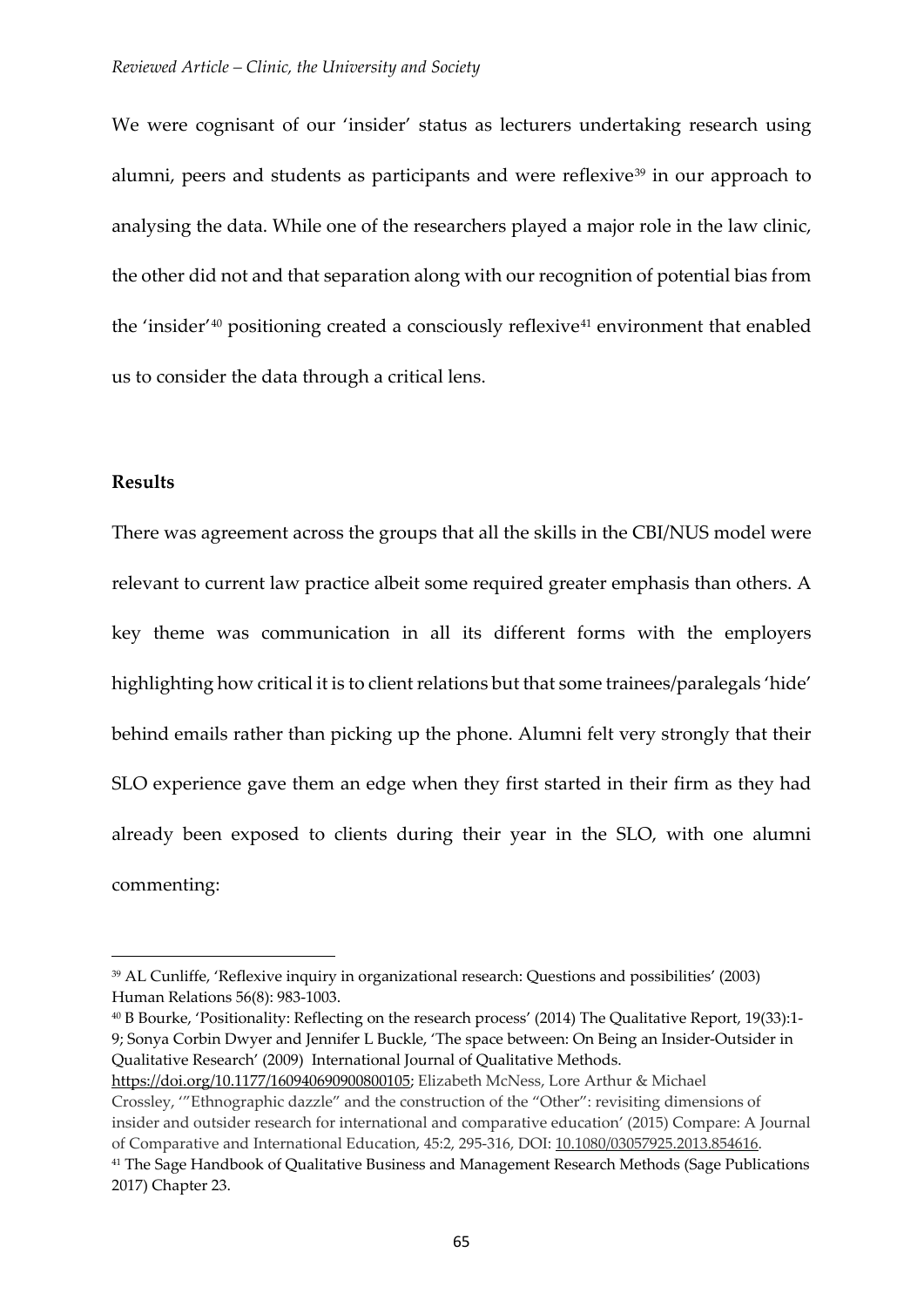I was happy to pick up a phone in my first seat on my first day, just ring someone up because of the SLO, I know trainees in my year, when we started on our first day were panicking over making a phone call because they'd never done it before.

The student group certainly shared this view and felt that they had developed their communication and client care skills and that their fear of calling a client had diminished as their exposure to clients grew, with one students saying:

It seems ridiculous now, but, like, if you were on a training contract and you hadn't had the SLO, imagine if you got told to ring a client, you'd be scared but now I just go 'yeah cool',

and another adding;

-

…being in the SLO kind of gives you that groundwork [when dealing with clients] and what you need to be able to build on so that you can deal with clients on a day to day basis as part of a firm.

Employers emphasised the importance of communication in its broadest form, which is congruent with other findings, $42$  and that they needed graduates who could adapt and deal with different types of people across a spectrum of levels. This related not just to clients but also other professionals including those within the employer organisation. Linked to that, alumni recognised the importance of building networks and this was an area along with business awareness that they felt they were not exposed to during their clinical experience. For employers, unsurprisingly, they

<span id="page-13-0"></span><sup>42</sup> For example, David Rigg, 'Embedding Employability in Assessment: searching for the balance between academic learning and skills development in law: a case study' (2013) The Law Teacher, 47:3, 404-420; W Archer and J Davison, 'Graduate employability, "What do employers think and want?"' (2008) The Council for Industry and Higher Education. [http://www.cihe-uk.com.](http://www.cihe-uk.com/)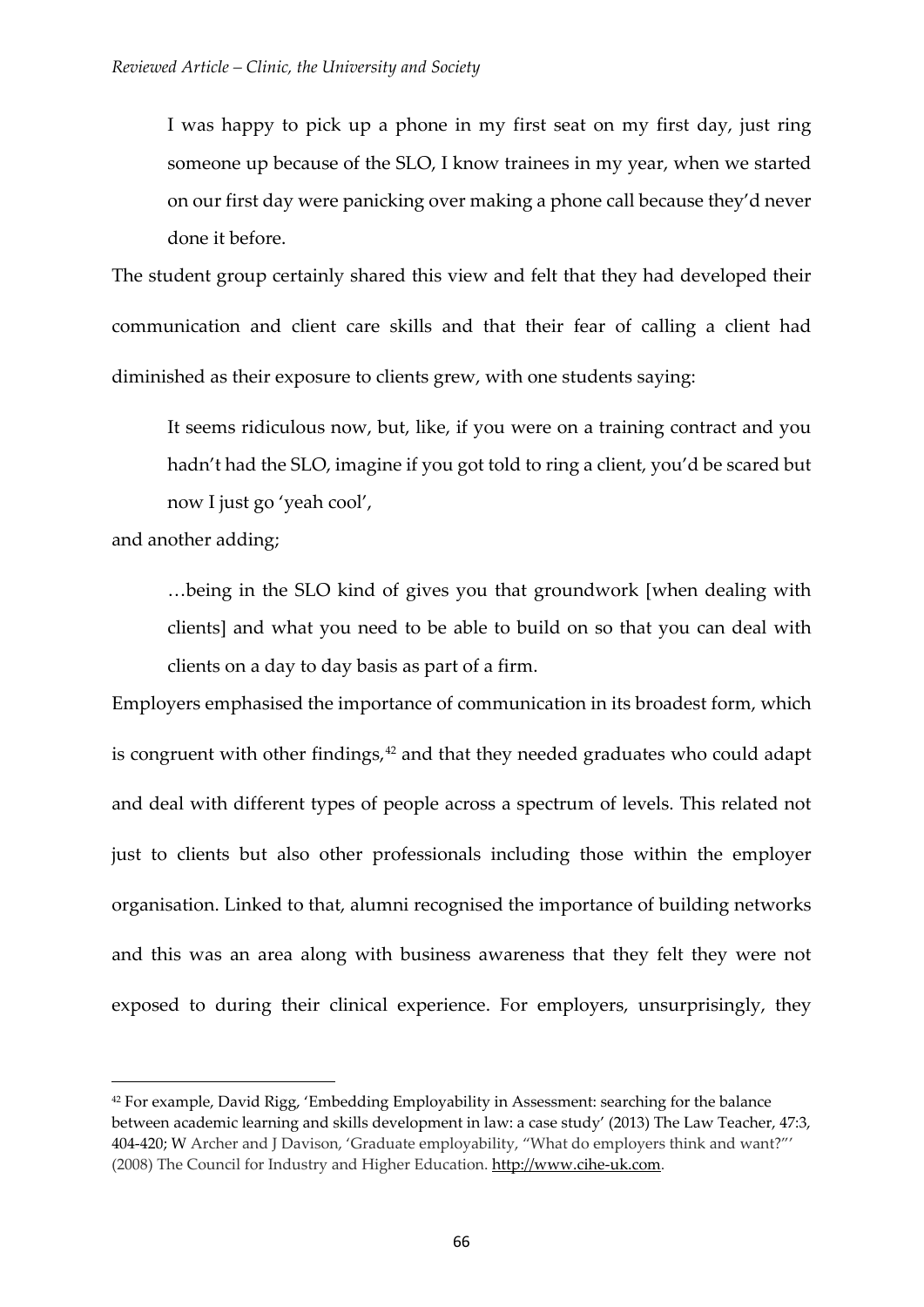wanted graduates to be 'commercial' and work quickly and efficiently with an awareness of the costs for both the firm and the client. This emphasis on commerciality is shown in Thomas's research too where the majority of the participants in the study 'specifically mentioned commercial awareness as a desirable quality in future recruits'.[43](#page-14-0)

The SLO works on a pro bono model and does not have a financial imperative, as one alumni said:

I think there is a little bit that could be done maybe just to say 'look guys, in real life, you're not just going to be sitting there, being spoon-fed' …it's not just a learning exercise, at the end of the day it's a business,

with another adding,

-

in the SLO you could quite happily sit there for hours and hours and hours on the task that, you know, you get into a firm and you can't really sit there for hours and hours doing it, that's not profitable.

The student group was not ignorant of commercial realities, one student highlighted this;

I think more should be made of business awareness because I think most of it stems from that: if you understand how the business works and what the aims are for the customer or the client then the way you work and how you relate yourself to that job – it all stems from that…

While they had an appreciation that spending too much time on a small issue was not cost effective, it was clear that, for the students' focus group, in a clinic, which is

<span id="page-14-0"></span><sup>43</sup> Linden Thomas, 'It Puts the Law They've Learnt in Theory into Practice: Exploring Employer Understandings of Clinical Legal Education' in Linden Thomas, Steven Vaughan, Bharat Malkani and Theresa Lynch (eds) *Reimagining Clinical Legal Education* (Hart Publishing 2018) 127-154, 141.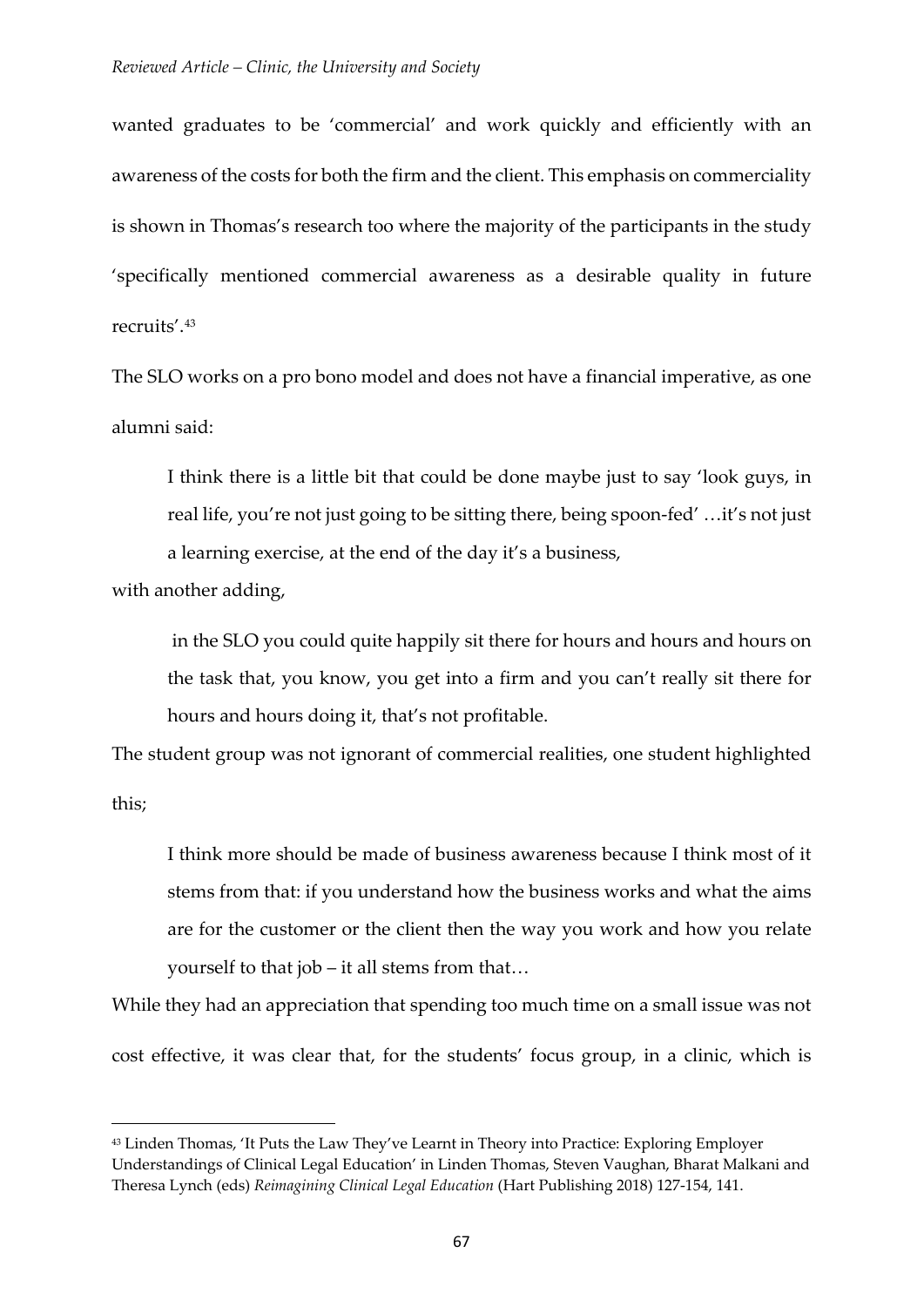assessed for academic credit, assessment is the 'currency'. Their motivation was to gain the best mark and that was their primary driver and if that meant spending a lot of time on a small issue then they would always choose to do so in an educational environment. As one student said:

I think you know that's the case [that you need to work efficiently in real life] but then because it doesn't affect us we just carry on doing it. …If in the real world you can only spend 20 minutes, I would spend an hour if it meant I get a top mark!

Clinical supervisors were well aware of commercial drivers, but they also saw the law clinic experience as providing intensive feedback and mentoring<sup>[44](#page-15-0)</sup> that would enable students to be resilient enough to maintain their independence and autonomy in their future careers. Both the student and the staff groups highlighted an important element, that the SLO exposes students to the 'messiness of law', to the reality away from carefully crafted 'academic' problems to appreciate that client problems routinely do not 'neatly fit into any kind of straightforward legal answer'.

Another theme arising from these focus group discussions included the differing views of employers and students as regards the value of the law clinic experience on their employability skills. The impact of the clinical experience was clear from the alumni group, who were overwhelmingly positive about their experience in the law

<span id="page-15-0"></span><sup>&</sup>lt;sup>44</sup> This view expressed by supervisors on the importance of the educational experience is reflected in the 2014 LawWorks survey, where 94% of the law schools who responded to the survey rated 'educational value' as 'very important': 'The Law Works Law School Pro Bono Clinic Report 2014', https://www.lawworks.org.uk/sites/default/files/LawWorks-student-pro-bono-report%202014.pdf.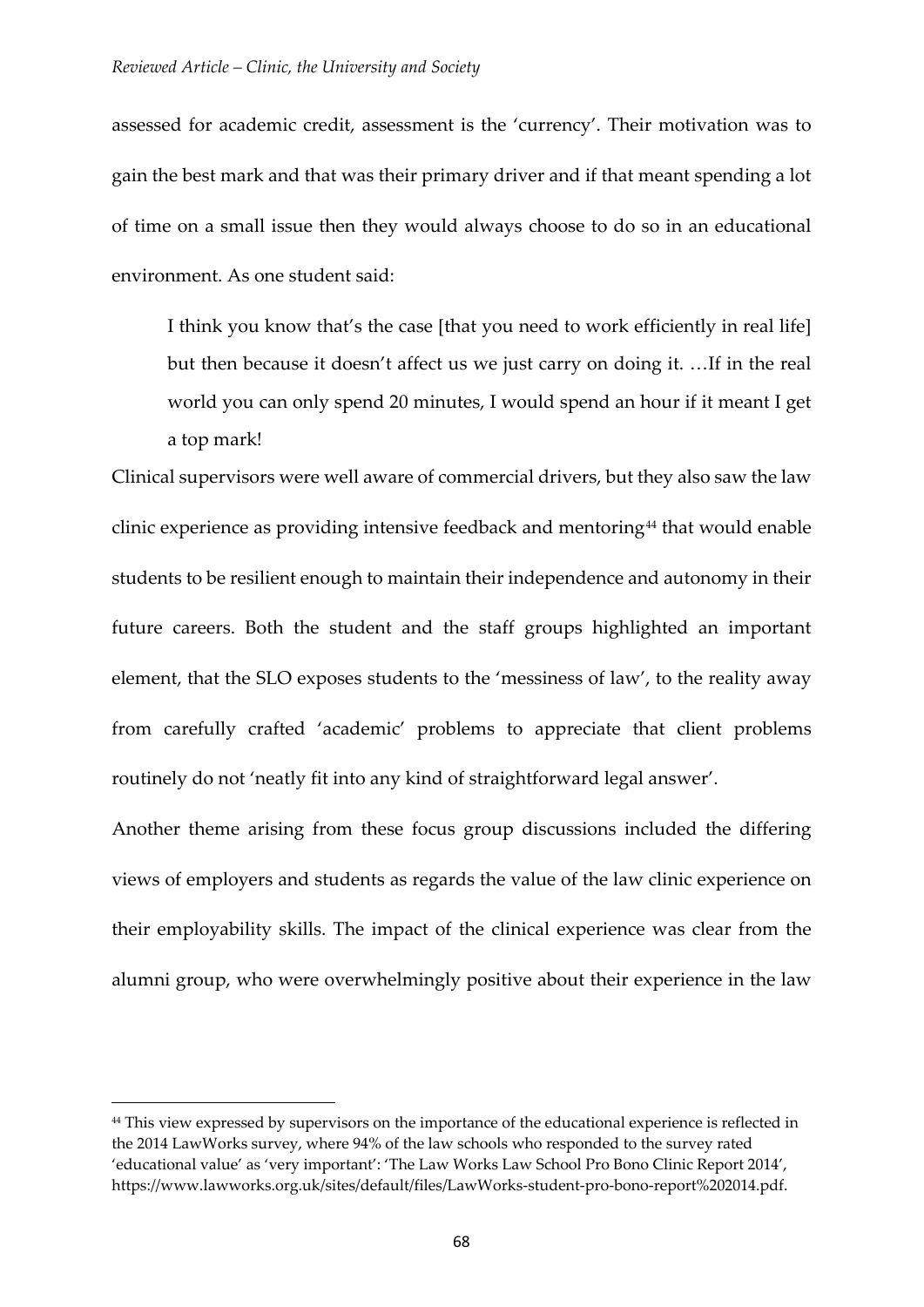clinic and spoke with great affection of this and how they continue to reflect on what they have learned there, with an alumni commenting:

I was so grateful to have the SLO because then I had a bit more confidence...because even though I didn't have much supervision [in their job],

I had, sort of, an idea of what I was doing because I had done it previously.

One employer did not feel they could differentiate between those who came to them having had experience in the SLO, and those who have not, although amongst the alumni, this clinic experience was clearly greatly valued, not just by them but by their employers. Whilst proponents of CLE and students alike may hope their experience in clinic enables them to stand out to employers, there is also a value for many students from post 92 universities simply to be perceived as on a par with their peers, bearing in mind that many of those peers are likely to have significantly higher social capital.

There was also discussion within the employer, alumni and staff groups around how to 'sell' clinical experiences to prospective employers and the balance to be achieved between those who undersell and those who oversell. The alumni did highlight the importance of contextualising the clinic experience when discussing their skills with prospective employers, for example, by showing employers that they had an awareness of the ways in which clinic was not the same as legal practice, in terms of volume, speed, and level of supervision and feedback.

However, perhaps the most impactful aspect of the focus groups was the way alumni spoke with both passion and enthusiasm of their time in clinic, and the value to them

69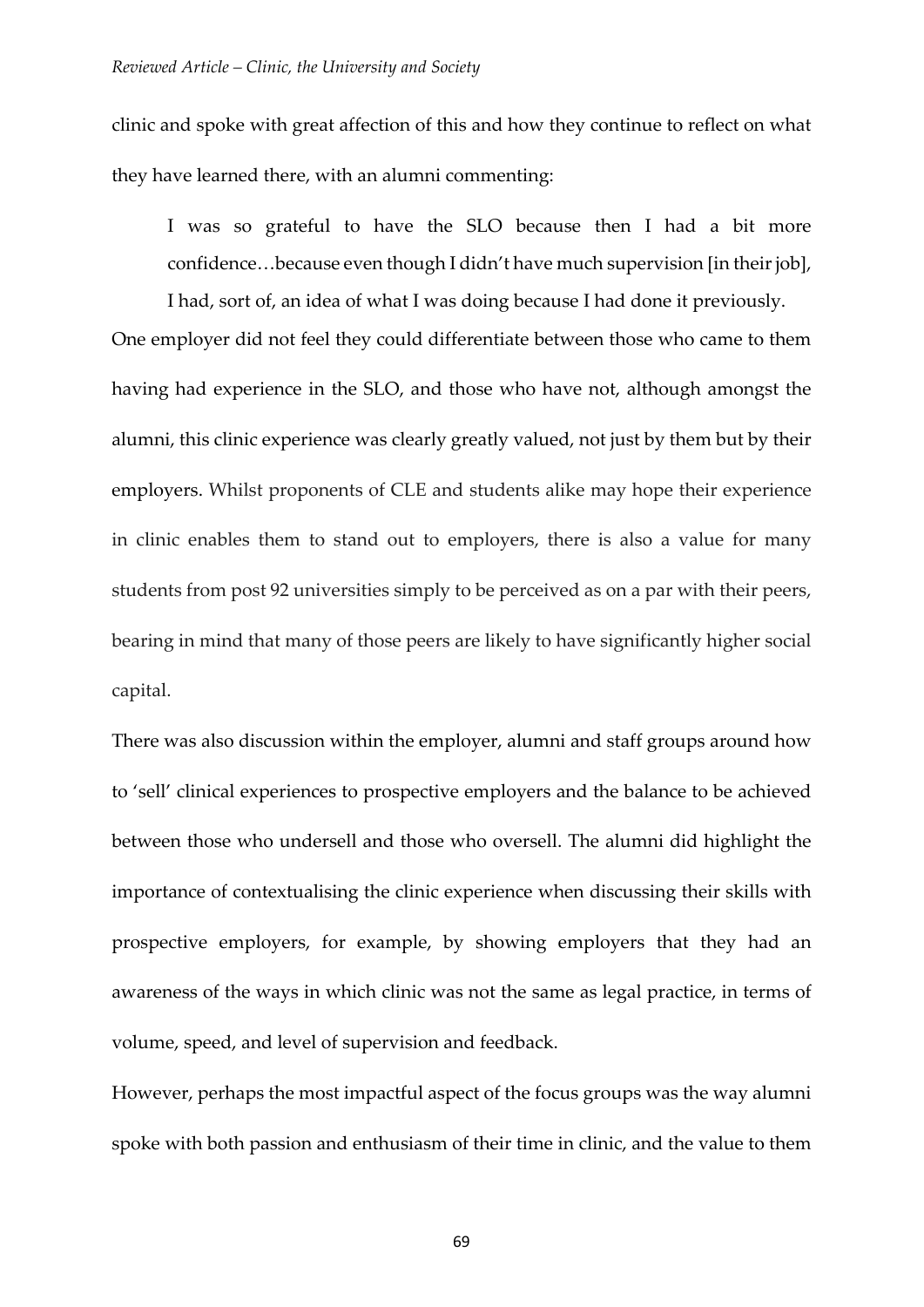when they started as legal professionals, particularly in terms of confidence. One alumni said:

I feel that that's helped me a lot when I've then transferred into a firm because now I'm not scared to be thrown in the deep end and I'm not scared to go and try new things or be in difficult situations or argue a difficult case because I think it's built the confidence that I've needed to be able to do that,

with another adding:

I think the SLO is such a good stepping stone for that because you are put in that position where you do need to ask questions and you might not know the answer or you might have a different idea to what somebody else has said and it's having the confidence to put that across.

This idea of the law clinic as a valuable stepping-stone was reflected in another student comment;

I think there is quite a lot of difference between working in a firm and the SLO but I think it's a useful difference because I think the SLO is never going to fully replicate life in a firm but it provides something that a firm can't because you really have got people who have that time to give you really really thorough supervision where you have got that extra time to consider things fully and so you do get a bit more in-depth training.

It can be seen from these themes and comments that employability skills can and are being developed in the SLO, but that currently there is limited exposure to aspects of commerciality that would further enhance the students' employability. While 'confidence' does not fit within the NUS/CBI model of employability as a separate entity, the 'positive attitude' that is at the centre of the model is only possible if

70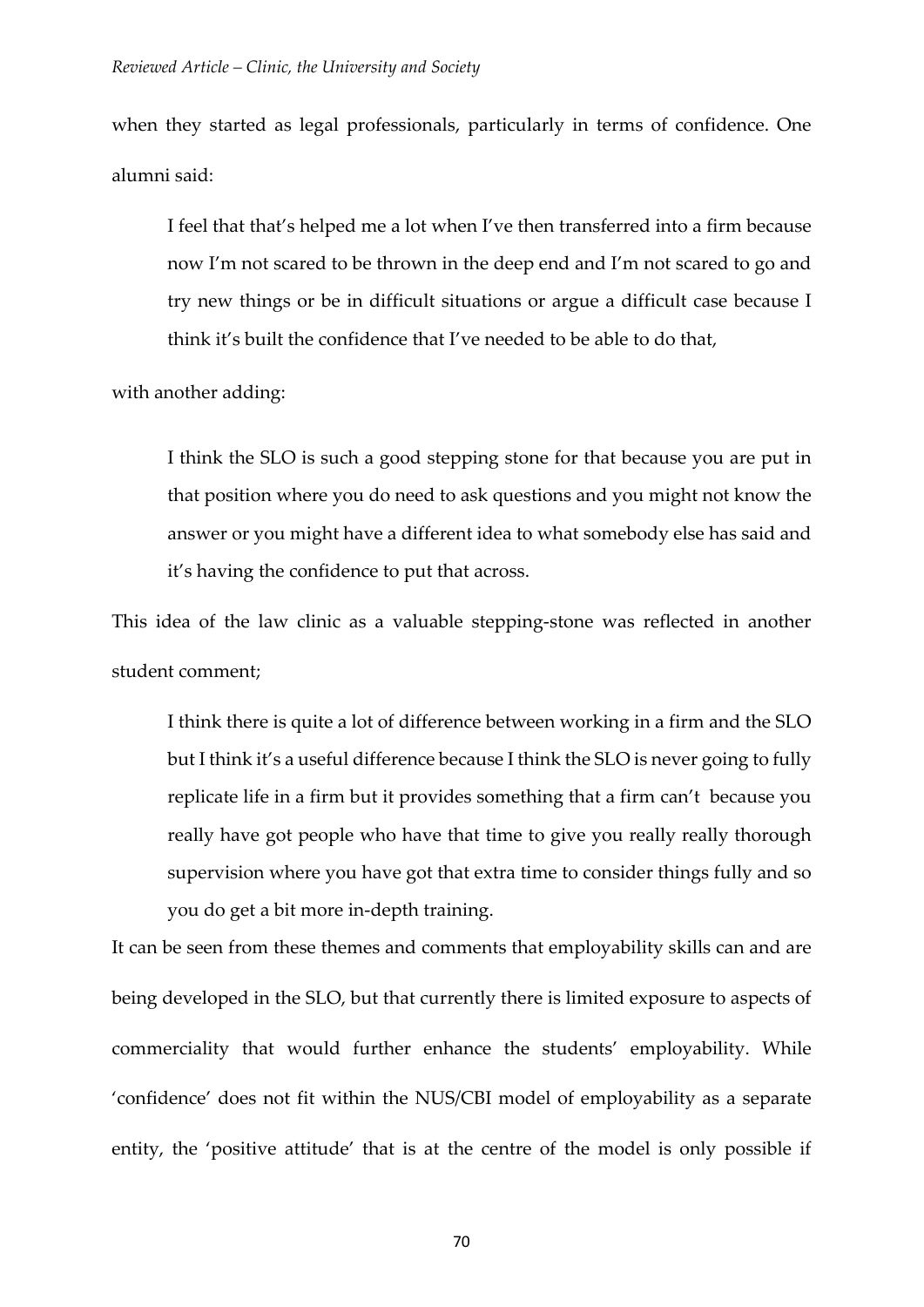individuals are confident and both the student and alumni group saw the clinic as pivotal in building their confidence when transitioning into employment.

# **Interrogating the relationship between CLE and employability**

Our study sits at an intersection between 'clinic' and 'employability' and as such we will review the discourse emerging from the literature.

CLE provides an alternative context of the 'meaning, operation and consequences of legal rules and doctrines'[45](#page-18-0) and enables law students to learn by engaging with their studies in a live client environment.<sup>[46](#page-18-1)</sup> Its primary intent is to engage students in 'active rather than passive learning'<sup>[47](#page-18-2)</sup> by providing contexts for learning that differ from traditional pedagogical legal education.[48](#page-18-3) Amsterdam has criticised the narrowness of traditional methods which:

'failed to develop in students' ways of thinking within and about the roles of lawyers- methods of critical analysis, planning, and decisionmaking which are not themselves practical skills but rather the conceptual foundations for practical skills and for much else, just as

<span id="page-18-0"></span><sup>45</sup> Jonny Hall and Kevin Kerrigan, 'Clinic and the wider law curriculum' (2011) 15 International Journal of Clinical Legal Education 25, 30.

<span id="page-18-1"></span><sup>46</sup> Georgina Ledvinka, 'Reflection and assessment in clinical legal education: Do you see what I see?' (2006) 9 International Journal of Clinical Legal Education 29.

<span id="page-18-2"></span><sup>47</sup> Lord Chancellor's Advisory Committee on Legal Education and Conduct 1st Report, April 1996, paragraph 2.2, cited in, Jonny Hall and Kevin Kerrigan, 'Clinic and the wider law curriculum' (2011) 15 International Journal of Clinical Legal Education 25.

<span id="page-18-3"></span><sup>48</sup> Richard Grimes, 'Reflections on Clinical Legal Education*'* (1995) 29 Law Tchr. 169.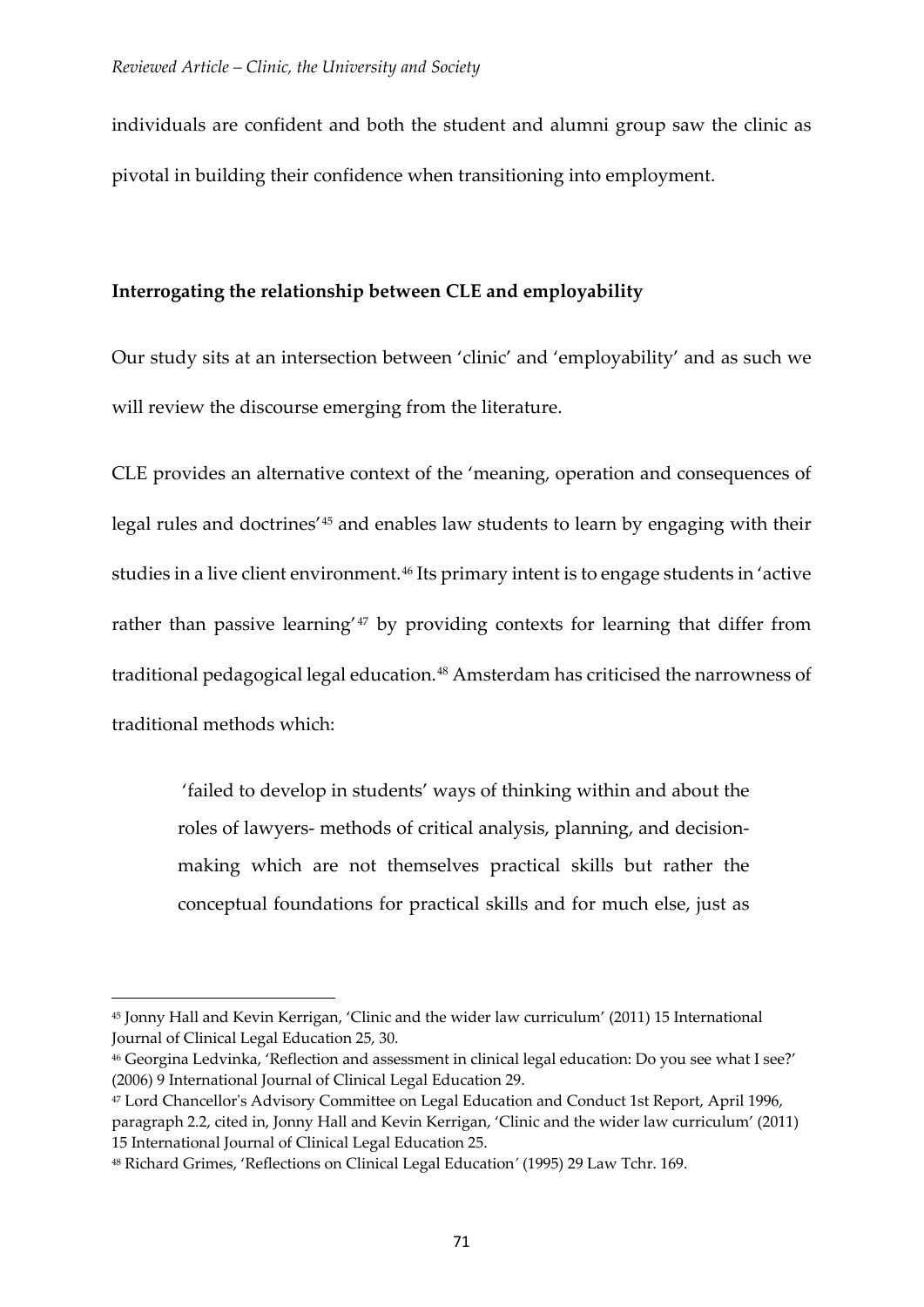case reading and doctrinal analysis are foundations for practical skills and for much else.' [49](#page-19-0)

In Amsterdam's opinion, CLE could address the failings in traditional methods and provide students with the skill-set needed for modern practice where it was no longer possible to 'impart to students a self-contained body of instruction in the law.'[50](#page-19-1)

After the boom of CLE in the US in the  $1960/70s^{51}$  $1960/70s^{51}$  $1960/70s^{51}$  academics and clinicians began a discourse around skills teaching and its place in legal education in conjunction with a discourse around the importance of different legal skills in preparing law students for practice.[52](#page-19-3) These types of studies are beginning to emerge in the UK. Marson et al highlight the importance of incorporating CLE into law school curriculums,<sup>[53](#page-19-4)</sup> stating that this kind of learning experience 'invigorates'[54](#page-19-5) students and provides them with real life examples of skills that employers require. Other studies, presented as conceptual papers, have concluded that CLE is the best teaching method to provide

<span id="page-19-0"></span><sup>49</sup> AG Amsterdam, 'Clinical Legal Education – A 21st Century Perspective' (1984) *34* J. LEGAL EDUC. 612.

<span id="page-19-1"></span><sup>50</sup> ibid 612.

<span id="page-19-2"></span><sup>51</sup> FS Bloch (ed), 'The Global Clinical Movement: Educating Lawyers for Social Justice*'* (Oxford University Press 2011).

<span id="page-19-3"></span><sup>52</sup> R Schwartz, 'The Relative Importance of Skills Used by Attorneys' (1973) 3 Golden Gate Law Review 321; D Benthall-Nietzel, 'An Empirical Investigation of the Relationship Between Lawyering Skills and Legal Education' (1975) 63 Kentucky Law Journal 373; LL Baird, 'A Survey of the Relevance of Legal Training to Law School Graduates*'* (1978) 29 Journal of Legal Education 264 ; S Bright, 'What, And How, Should We Be Teaching?' (1991) 25 Law Tchr.11; E Peden & J Riley, 'Law Graduates' Skills - A Pilot Study into Employers' Perspectives', (2007) Sydney Law School Research Paper NO. 07/81. Accessed via [http://ssrn.com/abstract=1034823.](http://ssrn.com/abstract=1034823)

<span id="page-19-5"></span><span id="page-19-4"></span><sup>53</sup> James Marson, et al., 'The Necessity of Clinical Legal Education in University Law Schools: A UK Perspective*'* (2005) 7 International Journal of Clinical Legal Education, 29. <sup>54</sup> ibid 31.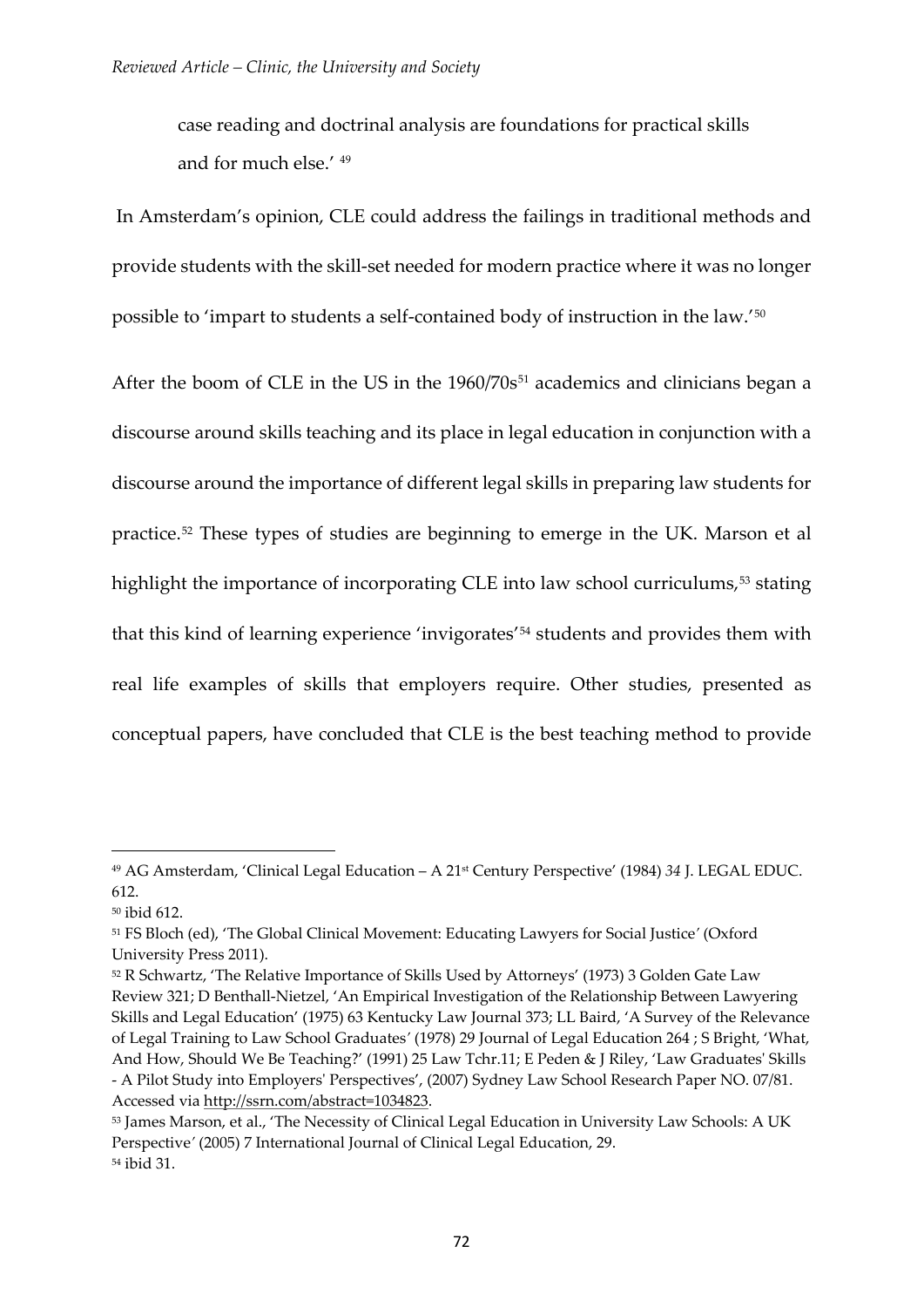our students with the skills, attributes and knowledge they will need for practice, but, with no data to support these conclusions, there is a credibility gap.<sup>[55](#page-20-0)</sup>

The lawyering skills research continues but with the economic downturn, the increase in clinical programmes has attracted a new line of research triggered by a paper by Professor Yackee from the US, which proved highly controversial and sparked a lively exchange of views.<sup>[56](#page-20-1)</sup> Yackee undertook an empirical examination of the link between law school experiential learning opportunities (i.e. CLE) and employment outcomes and concluded that 'there is not much evidence that law schools that provide greater opportunities for skills training have substantively better employment outcomes than those law schools that provide fewer opportunities'. [57](#page-20-2) His project focused on the narrower concept of employability being about 'getting a job' and, perhaps with an eye to anticipated criticism, said that he was not attempting to show that CLE is 'wasteful, misguided, or otherwise undesirable',<sup>[58](#page-20-3)</sup> although he is clearly not a CLE proponent! He opines that his study suggests that the investment into CLE may not pay off and can actually be harmful to employment outcomes<sup>[59](#page-20-4)</sup> although it could be argued that this was not in fact demonstrated. His reasoning is that law schools with

<span id="page-20-0"></span><sup>55</sup> For example, Russell discusses how changes to the LLB curriculum at London Southbank University to include extra-curricular clinic, which it was claimed would enhance employability, amongst other benefits. However, this was a descriptive piece, with no specific data to support these conclusions: J Russell, 'Enhancing employability for LLB law graduates - initiatives with ILEX and Clinic at London South Bank University*'* (2011) The Law Teacher, 45:3, 348-360.

<span id="page-20-1"></span><sup>56</sup> JW Yackee, 'Does Experiential Learning Improve JD Employment Outcomes*?' (*2015) Wis. L. Rev. 601.

<span id="page-20-2"></span><sup>57</sup> ibid 604.

<span id="page-20-3"></span><sup>58</sup> ibid 604.

<span id="page-20-4"></span><sup>59</sup> ibid 614.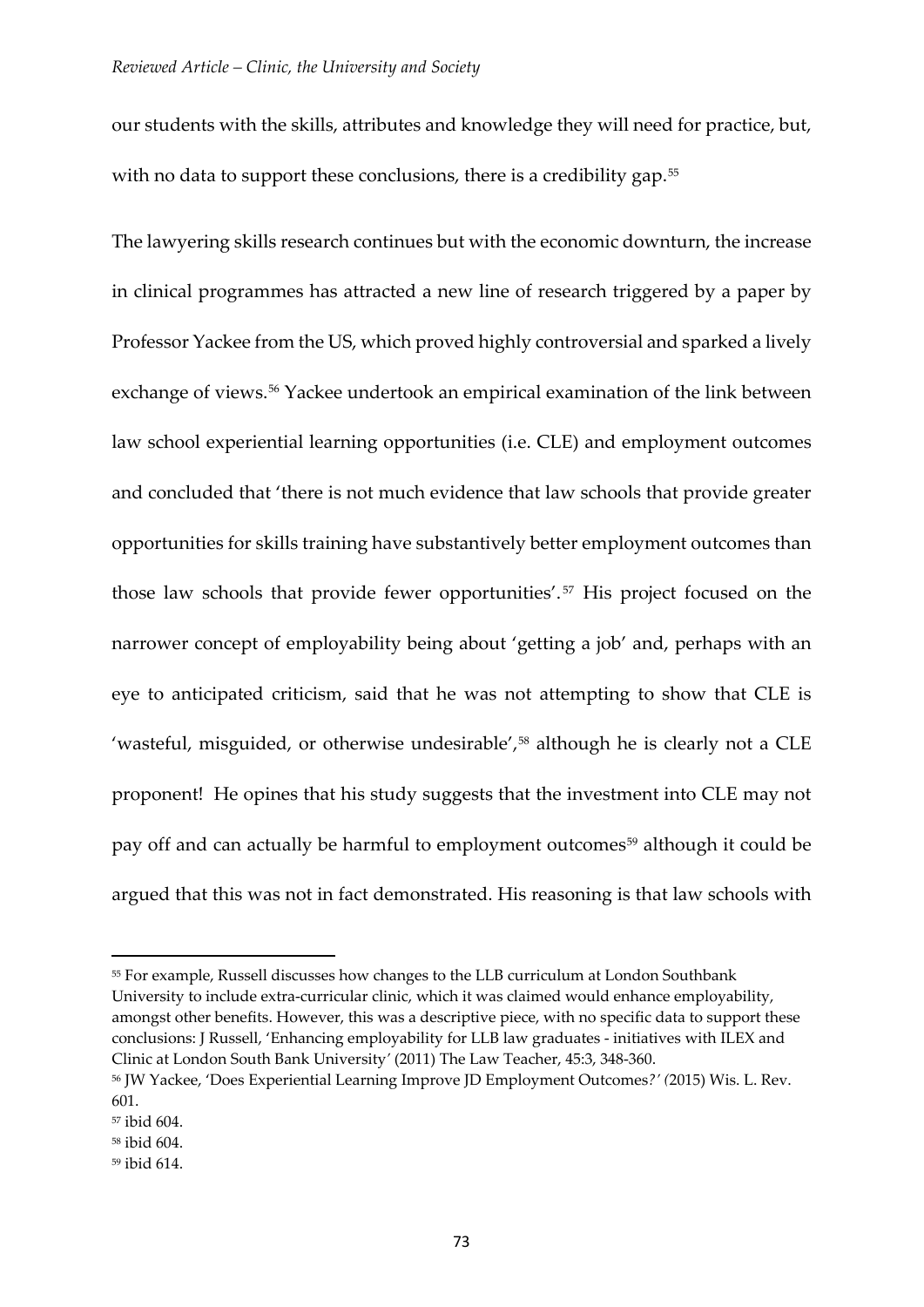poorer employment outcomes invest more into CLE,<sup>[60](#page-21-0)</sup> and that the prestige of a law school is what drives employment outcomes, with the lower prestige bringing with it lower employment outcomes.<sup>[61](#page-21-1)</sup> The results of Yackee's study are based on graduates from the top 100 U.S. law schools who have gone on to become attorneys, and does not include other legal jobs, such as clerkships and paralegal. The failure to include other legal jobs and opportunities, which arguably do count towards legal employment, provides a limited picture. Perhaps this can be explained by his concluding sentence that there is a lack of evidence that CLE is likely to improve graduates' 'overall prospects of obtaining a quality job as a lawyer'.[62](#page-21-2) Thus, Yackee has gone from 'any employment' with a law degree to what he refers to as 'quality' jobs. Yackee acknowledged that the empirical analysis of a link between law school clinics and employment outcomes was preliminary and that the 'statistical model is admittedly thin'.<sup>[63](#page-21-3)</sup> Kuehn certainly agreed and addressed a number of methodological concerns about Yackee's approach in his 2015 paper. [64](#page-21-4) Kuehn used Yackee's methodology, with some adjustments, to highlight how Yackee's study could not draw reliable conclusions of the effect of law clinics and CLE on employability.[65](#page-21-5) He concluded that Yackee's 'method does not support any conclusion about if or to what

<span id="page-21-0"></span><sup>60</sup> ibid 614-615.

<span id="page-21-1"></span><sup>61</sup> ibid 612-613.

<span id="page-21-2"></span><sup>62</sup> ibid 622.

<span id="page-21-3"></span><sup>63</sup> ibid 609.

<span id="page-21-5"></span><span id="page-21-4"></span><sup>64</sup> RR Kuehn, 'Measuring Clinical Legal Education's Employment Outcomes*'* (2015) Legal Studies Research Paper Series, Paper No. 15-12-01. <sup>65</sup> ibid 646.

<sup>74</sup>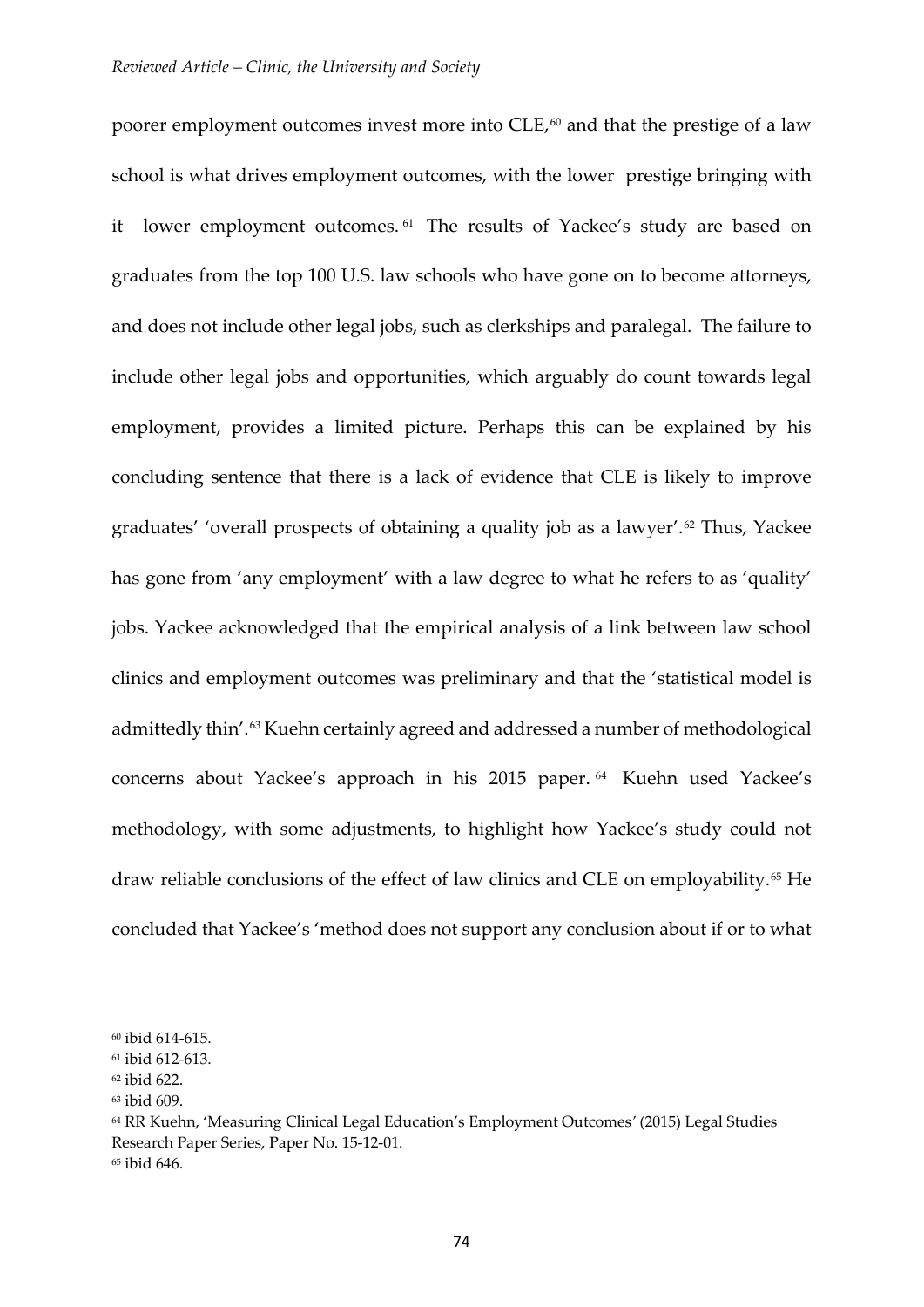degree law clinic availability or experiences affect employment outcomes'. [66](#page-22-0) Kuehn recommends that this kind of research should be done on a school-by-school basis<sup>[67](#page-22-1)</sup> but does agree, however, that there needs to be more research conducted in this area before any strong conclusions can be drawn.

Kuehn argues that other studies have shown CLE helps graduates to secure employment, specifically referencing Findley's response to Yackee. Findley, in his conceptual paper, considers whether, if Yackee's conclusion that CLE does not seem to improve employment outcomes is correct, then we should be asking *why* employers aren't influenced by CLE and what do employers want in terms of CLE and skills training,<sup>[68](#page-22-2)</sup> working with them so they understand what CLE provides law graduates with, in terms of skills, attributes and knowledge. Critiquing Yackee's methodology, he states that the data cannot tell us various other relevant answers, such as whether CLE helps graduates get their first choice of job or with a better salary.<sup>[69](#page-22-3)</sup> Regardless of whether CLE helps employment outcomes, Findley highlights that '...data about the hiring rates of graduates from various law schools should not dominate discussions about the value of clinical education'.[70](#page-22-4) If law schools work more with employers to enable them to understand what CLE can provide and for educators to

<span id="page-22-0"></span><sup>66</sup> ibid 647.

<span id="page-22-1"></span><sup>67</sup> ibid 664.

<span id="page-22-2"></span><sup>68</sup> KA Findley, 'Assessing Experiential Legal Education: A Response to Professor Yackee' (2015) Univ. Of Wisconsin Legal Studies Research Paper No. 1348 627, 628. Accessed via

http://ssrn.com/abstract=2592684 last cited 04/04/16.

<span id="page-22-3"></span><sup>69</sup> ibid 640-641.

<span id="page-22-4"></span><sup>70</sup> ibid 643.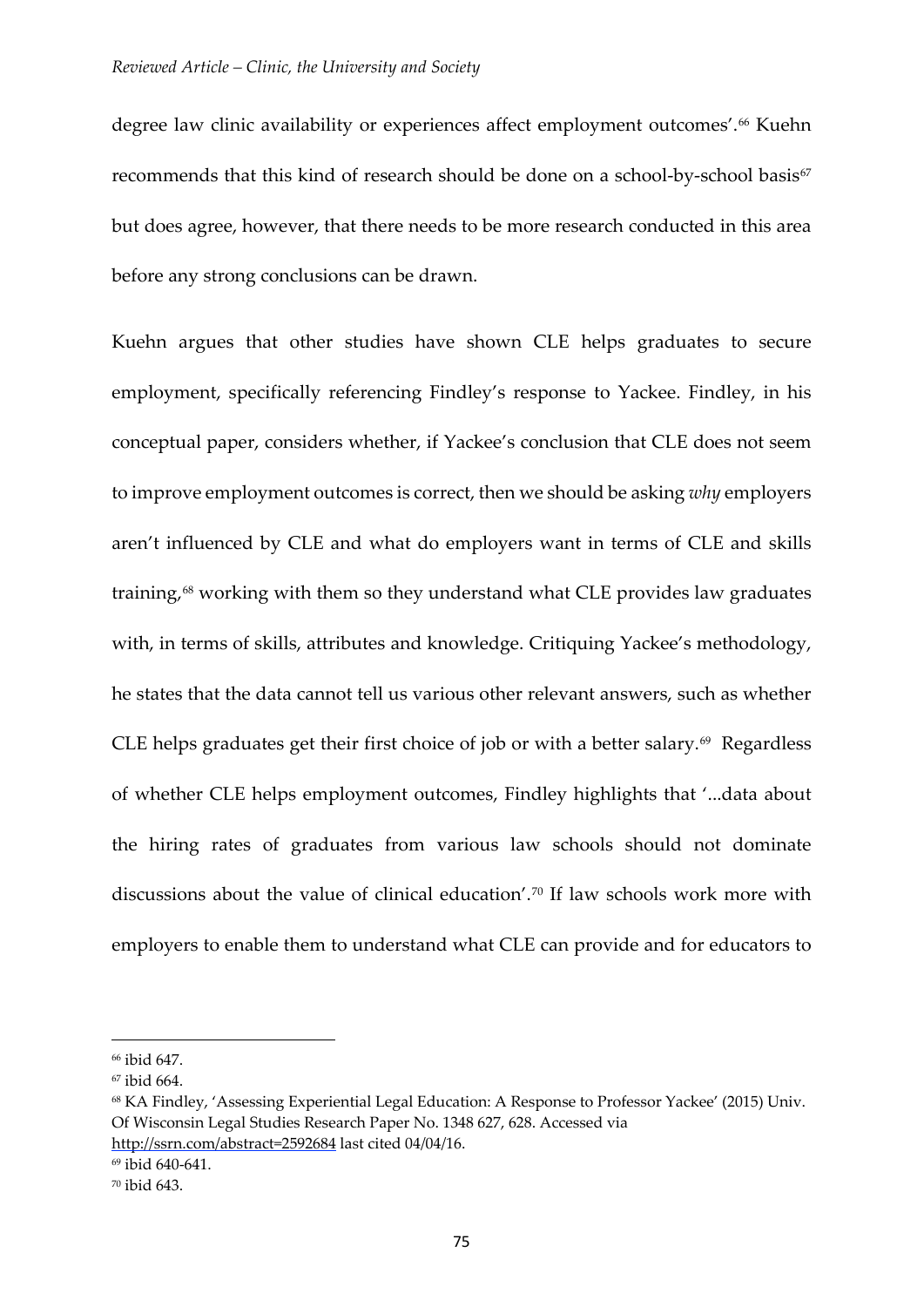understand the needs of employers then statistics around graduate employment will not be a driving factor, but equipping students with what they need to start practice competently will be. While Yackee's research certainly caused a scholarly 'rumpus', it did also open an interesting debate around the importance/relevance of clinical experience to American employers.

Turning now to the UK perspective, Francis<sup>[71](#page-23-0)</sup> has argued that legal employability was a 'negotiated and situated process' and had to be taken beyond the skills and attributes conceptualisation and understood through the psychological concept of 'possible selves'.[72](#page-23-1) Francis's study drew on empirical research looking at legal work experience, which challenged the 'notion of the legal market as a neutral sphere within which individuals succeed by virtue of their own merit'. Francis interrogated the impact of legal work experience on employability, and the influences of social and cultural reproduction on access into the legal profession<sup>73</sup>. This study consisted of surveys and focus groups with pre and post-1992 university students and a survey distributed to 50 law firms. While Francis's response rate was low (16%), he stated responses were consistent with other studies (e.g. a study by Kings College London, who conducted a survey with 20 named magic circle law firms  $74$ ). His sample consisted of multinational, magic circle or large corporate law firms bar one regional

<span id="page-23-0"></span><sup>71</sup> Andrew Francis, 'Legal Education, Social Mobility, and Employability: Possible Selves, Curriculum Intervention, and the Role of Legal Work Experience*'* (2015) 42 Journal of Law and Society 173.

<span id="page-23-1"></span><sup>72</sup> H Markus and P Nurius, 'Possible Selves*'* (1986) 41 Am. Psychologist 954.

<span id="page-23-3"></span><span id="page-23-2"></span><sup>73</sup> Francis drew on the work of Bourdieu, and two of his key concepts, habitus and cultural capital, as a way of understanding an individual's social position - P Bourdieu, 'The Logic of Practice' (1990) 59. <sup>74</sup> King's College London Law Employability Research, in partnership with The Times 2013.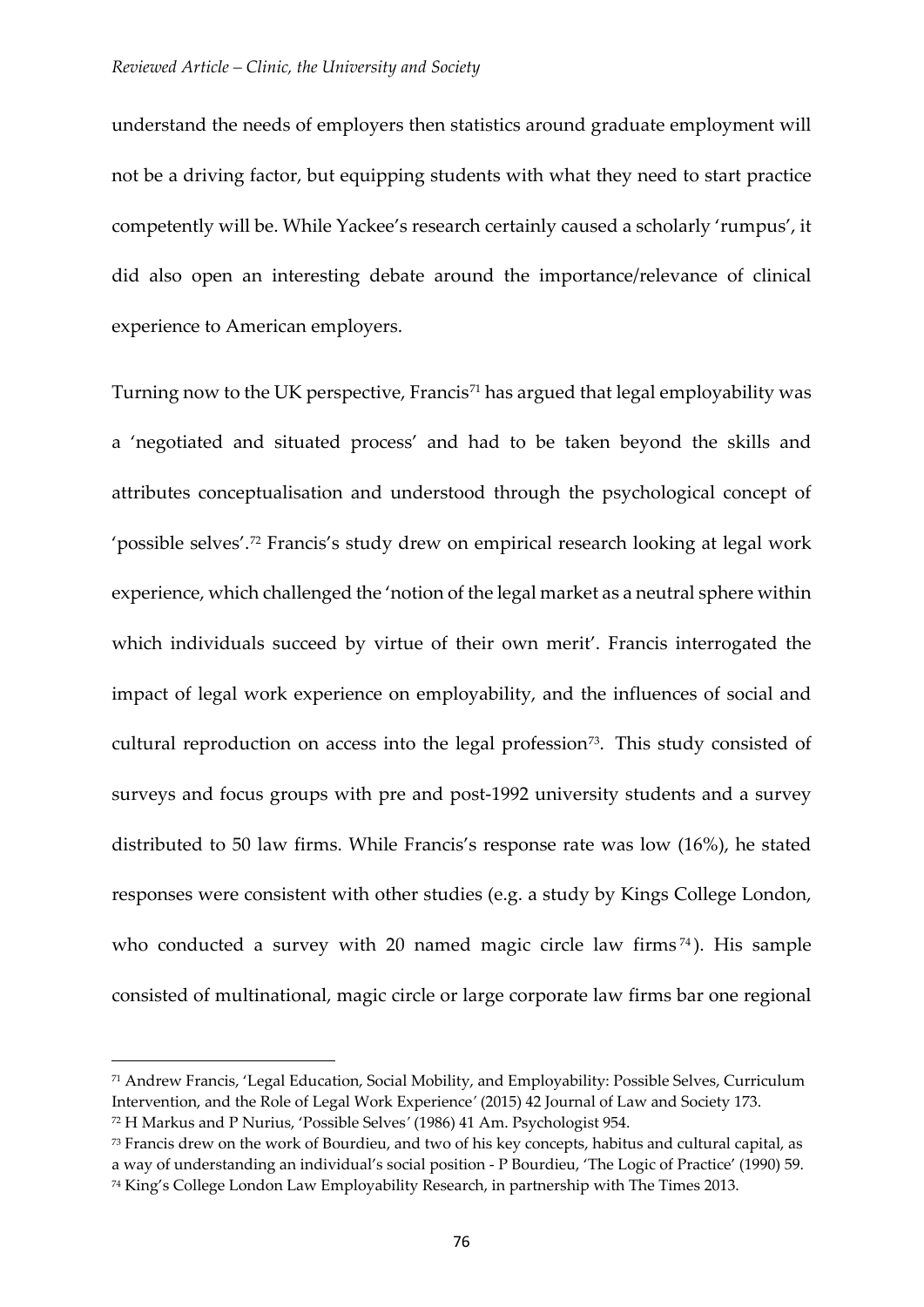law firm. Again, the focus is not on graduate legal jobs generally, but the 'quality jobs' similar to those mentioned in Yackee's study.

Francis concluded from his study that social mobility and employability were not influenced so much by relevant work experiences as by social background. For students who are from a more privileged background the future is 'knowable' and this allows them to see their 'future selves' [75](#page-24-0) as lawyers. Students from pre-92 institutions were more likely to apply, multiple times, for formal legal work experience and students with family/friends connections to the legal profession were twice as likely to have secured work experience at an early stage as those without connections. [76](#page-24-1) For students from less advantaged backgrounds the future is not 'knowable' and thus those students can't use this future idea of themselves as lawyers as motivation to apply at all or to apply time and time again for informal work experience, vacation schemes etc. Students from 'particular backgrounds' or who have 'attended particular educational institutions'[77](#page-24-2) need more support to understand what firms are looking for, and to be able to access opportunities. Francis' findings highlight that employers are looking for trainees who stand out and this is usually demonstrated through extra-curricular activities. While this may seem a neutral requirement, many students at post-92 universities are juggling jobs on top of their studies, which is a barrier not only to accessing extra-curricular activities but also to

<span id="page-24-0"></span><sup>75</sup> Andrew Francis, 'Legal Education, Social Mobility, and Employability: Possible Selves, Curriculum Intervention, and the Role of Legal Work Experience*'* (2015) 42 Journal of Law and Society 173. <sup>76</sup> ibid 187-188.

<span id="page-24-2"></span><span id="page-24-1"></span><sup>77</sup> ibid 201.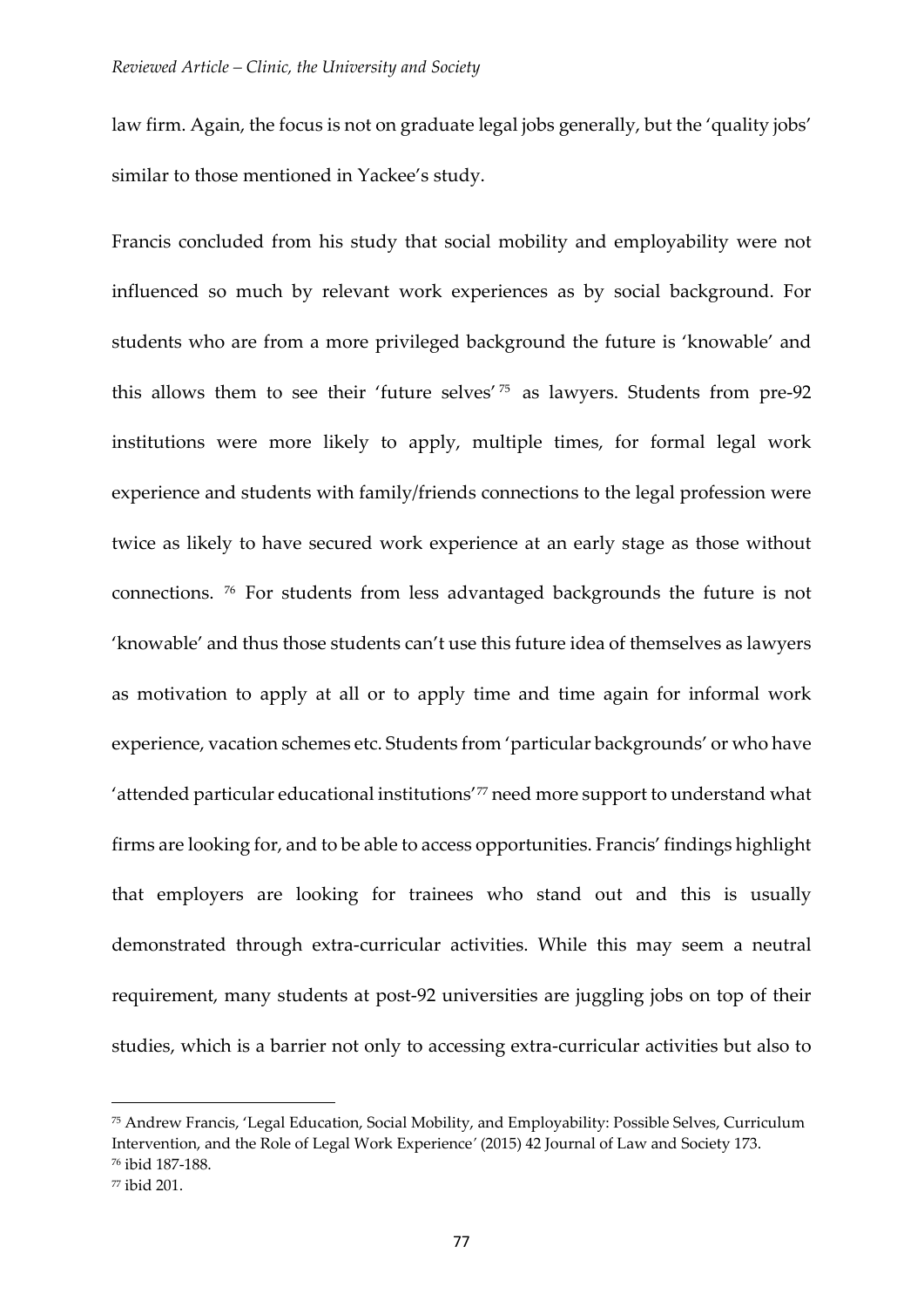gaining unpaid legal work experience. One of the employer participants in Francis' paper commented that "a burning ambition to whitewater raft on the Amazon" could be a legitimate reason why an applicant had not undertaken work experience,<sup>'[78](#page-25-0)</sup> demonstrating the type of alternative experience that is valued. As the LETR report has highlighted, graduates from non-elite universities and less privileged backgrounds are disadvantaged from developing the preferred CV to demonstrate the 'spark' so often referred to by elite recruiters, with a participant commenting, 'I'm sorry I couldn't go to Cambodia'.[79](#page-25-1) Interestingly, King provides a view from practice as a manager from within a Magic Circle firm, and looks at the choice students may have between clinic (at institutions where this is optional rather than credit bearing) and sporting or charitable extra-curricular activities, without mention of the struggle many students have to manage work and studies.<sup>[80](#page-25-2)</sup> Clearly, students from lessprivileged backgrounds are indeed at a disadvantage in this highly complex and opaque elite recruitment process.

Francis also concludes that for law firms who are considering the value of CLE it is 'unlikely to be viewed as carrying the same cultural capital as traditional forms of

<span id="page-25-1"></span><span id="page-25-0"></span><sup>78</sup> Andrew Francis, 'Legal Education, Social Mobility, and Employability: Possible Selves, Curriculum Intervention, and the Role of Legal Work Experience*'* (2015) 42 Journal of Law and Society 173. <sup>79</sup> LETR, The future of legal services education and training regulation in England and Wales, p235.

<span id="page-25-2"></span><sup>80</sup> Tony King, 'Clinical Legal Education: A View from Practice' in Linden Thomas, Steven Vaughan, Bharat Malkani and Theresa Lynch (eds) *Reimagining Clinical Legal Education* (Hart Publishing 2018) 117-126.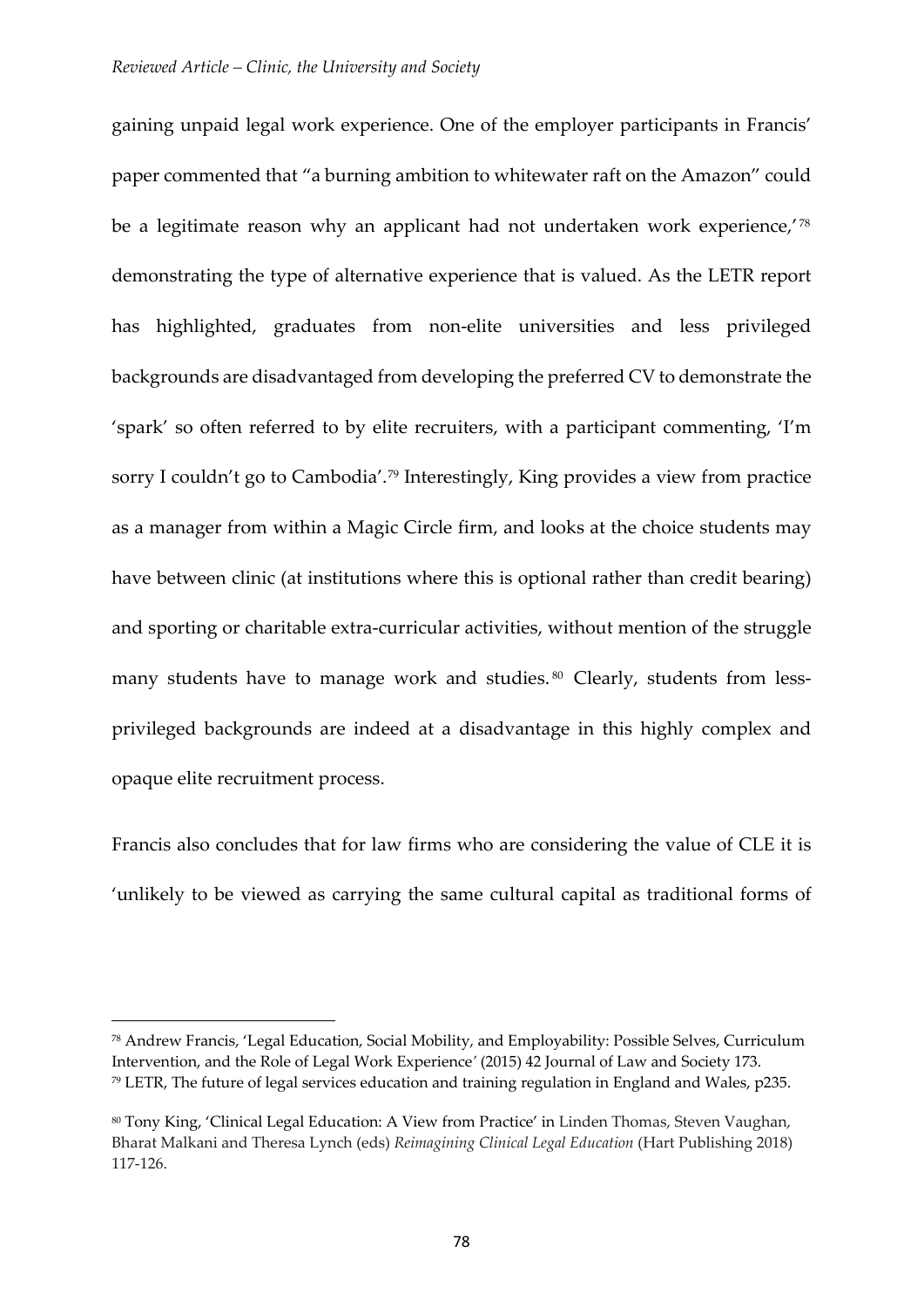legal work experience'.<sup>[81](#page-26-0)</sup> The value of what is learnt is dependent on what a student is exposed to whilst engaging with CLE and 'the preparedness of the profession to recognize any distinction that such initiatives may bring'.<sup>[82](#page-26-1)</sup> These points have been re-examined in Thomas's research<sup>[83](#page-26-2)</sup> which investigated the level of awareness and understanding of clinical legal education by legal recruiters. Thomas's research was in two phases, firstly there was a desktop review of 50 graduate recruitment webpages and, secondly interviews were carried out with 18 professionals involved in the recruitment of trainee solicitors and barristers. The interviewees came from a cross section of the legal market. From this research, Thomas concluded that there was a 'general lack of understanding displayed by interviewees on the subject'[84](#page-26-3). However, in contrast to Francis's opinion, once the interviews has progressed and the legal recruiters had a better understanding of what was meant by CLE, 'The majority of interviewees appeared to draw little or no distinction between experience generated through a clinical programme and experience with a law firm or chambers.'[85](#page-26-4) 

Given this is a period of seismic change for the legal profession where the effects of globalization and new technologies will continue to disrupt the status quo and new

<span id="page-26-0"></span><sup>81</sup> Andrew Francis, 'Legal Education, Social Mobility, and Employability: Possible Selves, Curriculum Intervention, and the Role of Legal Work Experience*'* (2015) 42 Journal of Law and Society 173, 196. <sup>82</sup> ibid 195.

<span id="page-26-2"></span><span id="page-26-1"></span><sup>83</sup> Linden Thomas, 'It Puts the Law They've Learnt in Theory into Practice': Exploring Employer Understandings of Clinical Legal Education' in Linden Thomas, Steven Vaughan, Bharat Malkani and Theresa Lynch (eds) *Reimagining Clinical Legal Education* (Hart Publishing 2018) 127-154. <sup>84</sup> ibid 137.

<span id="page-26-4"></span><span id="page-26-3"></span><sup>85</sup> ibid 143.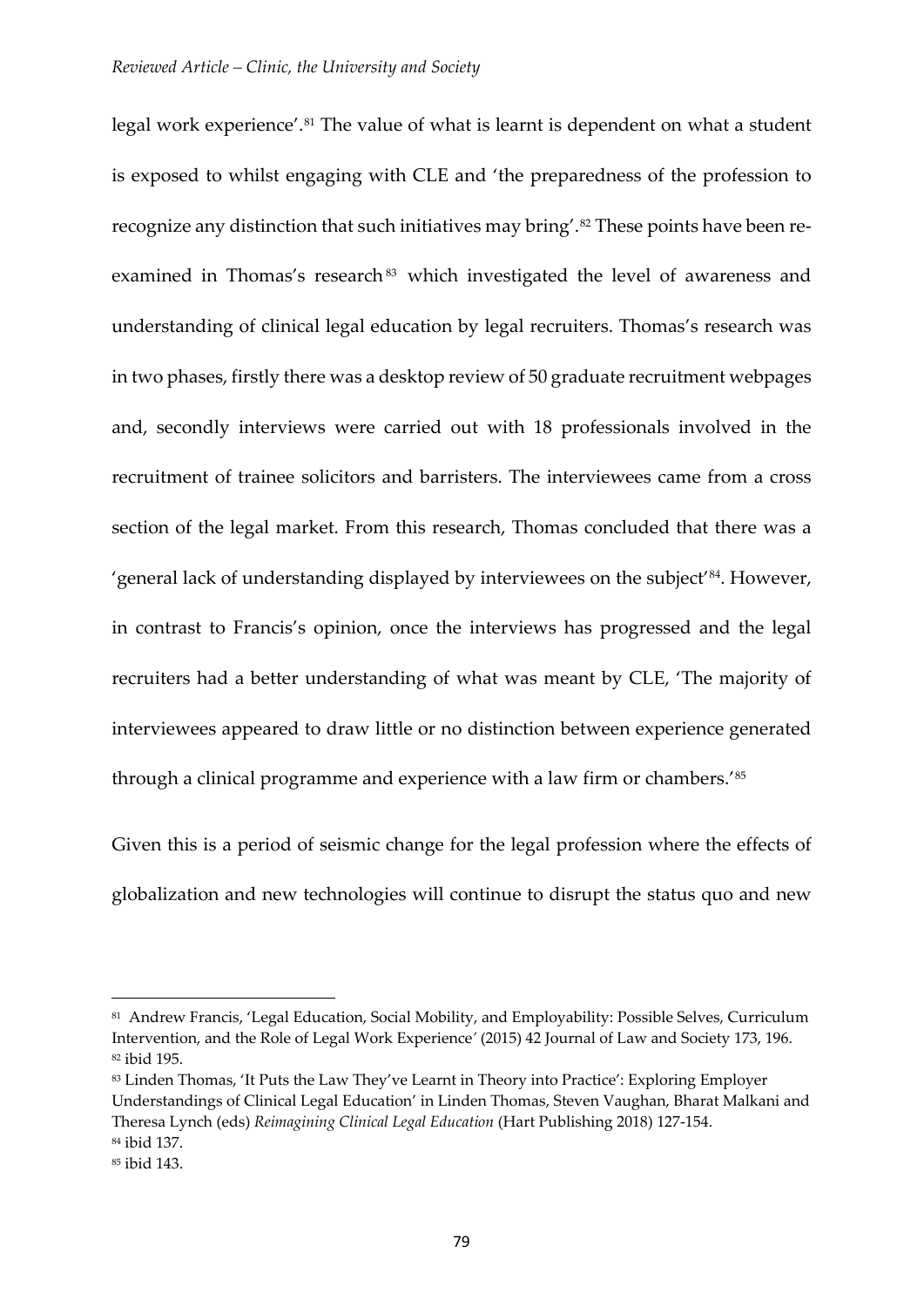types of lawyers and legal employers have already and will continue to emerge. [86](#page-27-0) We must develop our curriculum in accordance with what skills and competencies we would like our students to graduate with, helping to develop their employability. Ensuring law programmes are relevant and innovative will be critical in attracting students and clinical legal education can play a key role in this as it has proven to not only be a successful pedagogical approach in the context of legal education but is also highly regarded by students and prospective students. It is more important than ever for Law schools to work more closely with law firms to inform them of the benefits of CLE, as is engaging in dialogue to better understand what they are looking for in graduates, and by going further than the large corporate firms in London.

## **Conclusion**

<u>.</u>

So how valuable is the law clinic experience in developing the skills necessary to transition to employment? Francis's work on legal work experience argues that whilst experiential learning in the form of clinical work can be 'an effective way to develop knowledge and skills,' in terms of the transformation of the employability of students from all backgrounds, 'the value of what is learnt will depend on the work to which they are exposed, the ability of the student to identify what they are learning, and, ultimately, the preparedness of the profession to recognize any distinction that such

<span id="page-27-0"></span><sup>86</sup> See Richard Susskind, 'Tomorrow's Lawyers: An Introduction to Your Future' (OUP 2013) for some examples of possible future roles.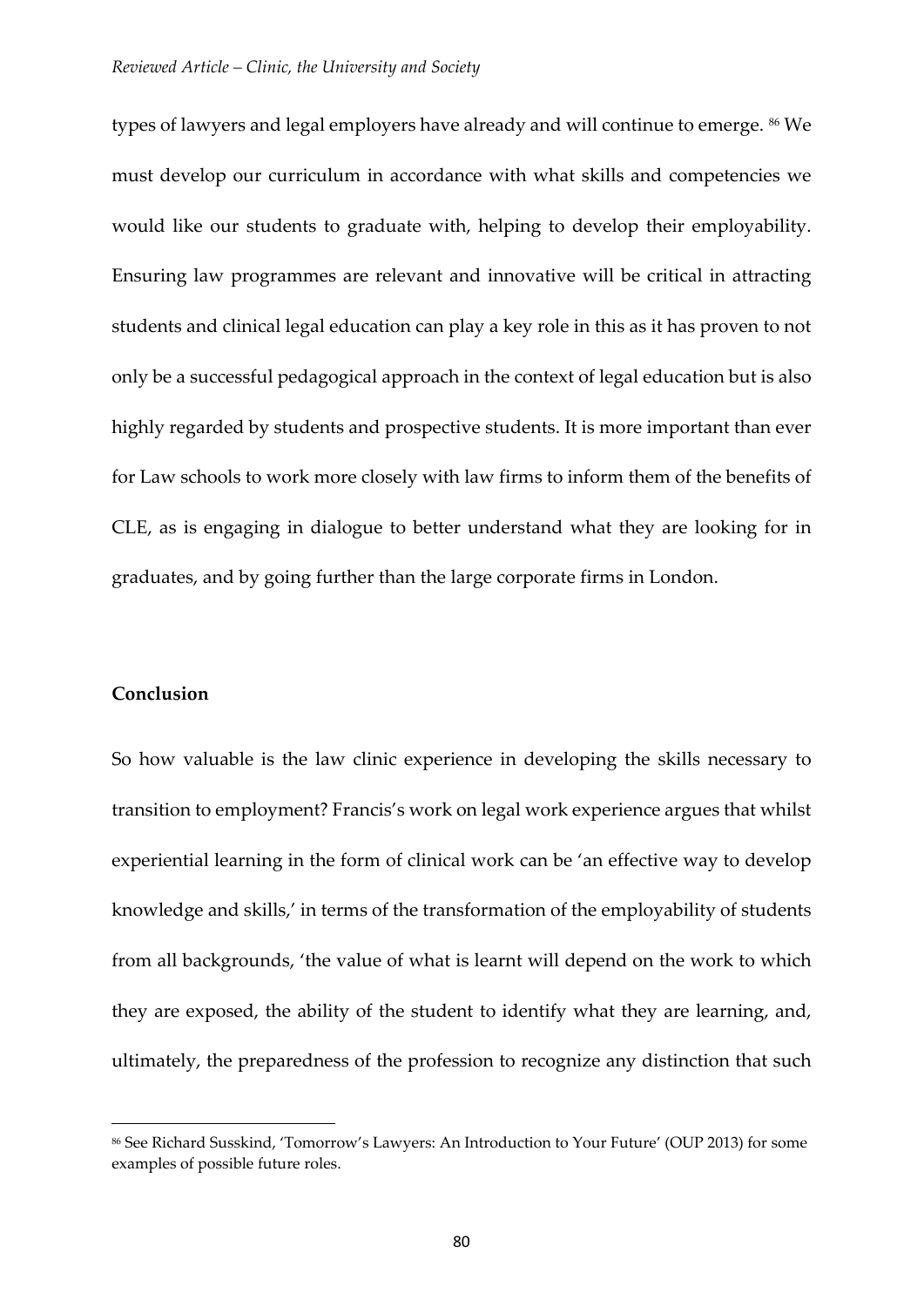initiatives may bring.'[87](#page-28-0) He reflects that 'legal recruiters instinctively saw traditional forms of informal traditional work experience as signaling "commitment" rather than valuing it for skills and attributes which might equally be developed in credit-bearing modules.'[88](#page-28-1) Francis cites the importance of 'additionality', that is, the additional factor which makes students stand out to employers, and that 'there is limited value in compulsory credit bearing 'cultural capital'. [89](#page-28-2) This makes somewhat depressing reading, when taken alongside the almost evangelical fervor with which students and ex-students talk of their clinical experiences at Northumbria University as part of such a compulsory, credit bearing module. However, it is clear not all legal recruiters share that view [90](#page-28-3) and for those students in post-92 universities such as Northumbria, who can struggle to access appropriate work experiences, an in-house law clinic may have the potential to bridge this gap at least in part - but only if students are able to 'frame' this experience appropriately when engaging with employers in the recruitment process.

The enthusiasm with which alumni spoke of their experience in the law clinic, and the great value it was to them on entering employment in legal practice was striking; clearly clinic was worthwhile, and provided them with employability skills including

<span id="page-28-0"></span><sup>87</sup>Andrew Francis, 'Legal Education, Social Mobility, and Employability: Possible Selves, Curriculum Intervention, and the Role of Legal Work Experience*'* (2015) 42 Journal of Law and Society 173. <sup>88</sup> ibid 196.

<span id="page-28-2"></span><span id="page-28-1"></span><sup>89</sup> ibid 201.

<span id="page-28-3"></span><sup>90</sup> Linden Thomas, 'It Puts the Law They've Learnt in Theory into Practice': Exploring Employer Understandings of Clinical Legal Education' in Linden Thomas, Steven Vaughan, Bharat Malkani and Theresa Lynch (eds) *Reimagining Clinical Legal Education* (Hart Publishing 2018) 127-154.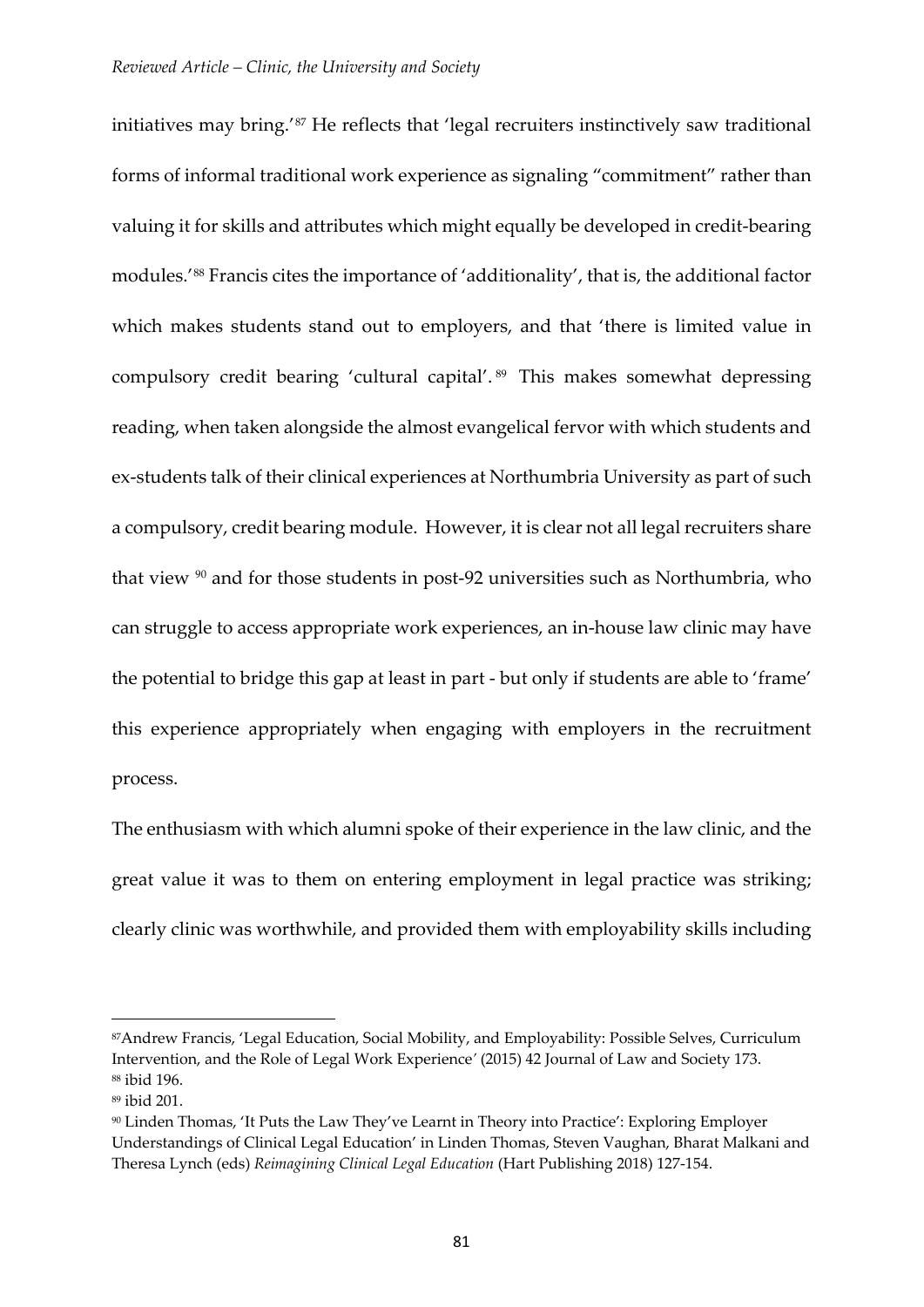a level of confidence which enabled them to use the experience as a 'real life bridge between academic study and practice'.<sup>[91](#page-29-0)</sup> The clinical experience appeared to have helped them to develop resilience in terms of dealing with new situations at the start of their legal careers. Whilst proponents of clinic may cite the skills development side of clinic, it is likely (according to Tomlinson) that success of graduates relies on the 'extent to which they can establish positive identities and modes of being that allow them to act in meaningful and productive ways' <sup>[92](#page-29-1)</sup> and that experiences in clinic help to affirm their emerging sense of workplace identity, and to withstand some of the challenging and 'potentially destabilising experiences' [93](#page-29-2) they may have on entering graduate employment.

There was a multiplicity of views amongst employers about the value of clinic experience. Employers are managing a situation of over-supply where excellent academic qualifications are assumed. Increasingly these qualifications need to be accompanied by a range of 'soft' skills with considerable attention paid to interpersonal and communication skills.'[94](#page-29-3) The real task for employers is looking at areas of distinction and in this study, employers highlighted two such areas which were communication and commercial awareness. Communication was seen as not

<span id="page-29-0"></span><sup>91</sup> Tony King, 'Clinical Legal Education: A View from Practice' in Linden Thomas, Steven Vaughan, Bharat Malkani and Theresa Lynch (eds) *Reimagining Clinical Legal Education* (Hart Publishing 2018) 117-126.

<span id="page-29-1"></span><sup>92</sup> M Tomlinson, 'Graduate Employability: A Review of Conceptual and Empirical Themes' (2012) Higher Education Policy, 25(4), 407–431, 425. doi:10.1057/hep.2011.26 <sup>93</sup> ibid 423.

<span id="page-29-3"></span><span id="page-29-2"></span><sup>94</sup> Louise Morley, 'The X factor: employability, elitism and equity in graduate recruitment, Twenty-First Century Society' (2007) 2:2, 191-207, 205 DOI: [10.1080/17450140701325782.](https://doi.org/10.1080/17450140701325782)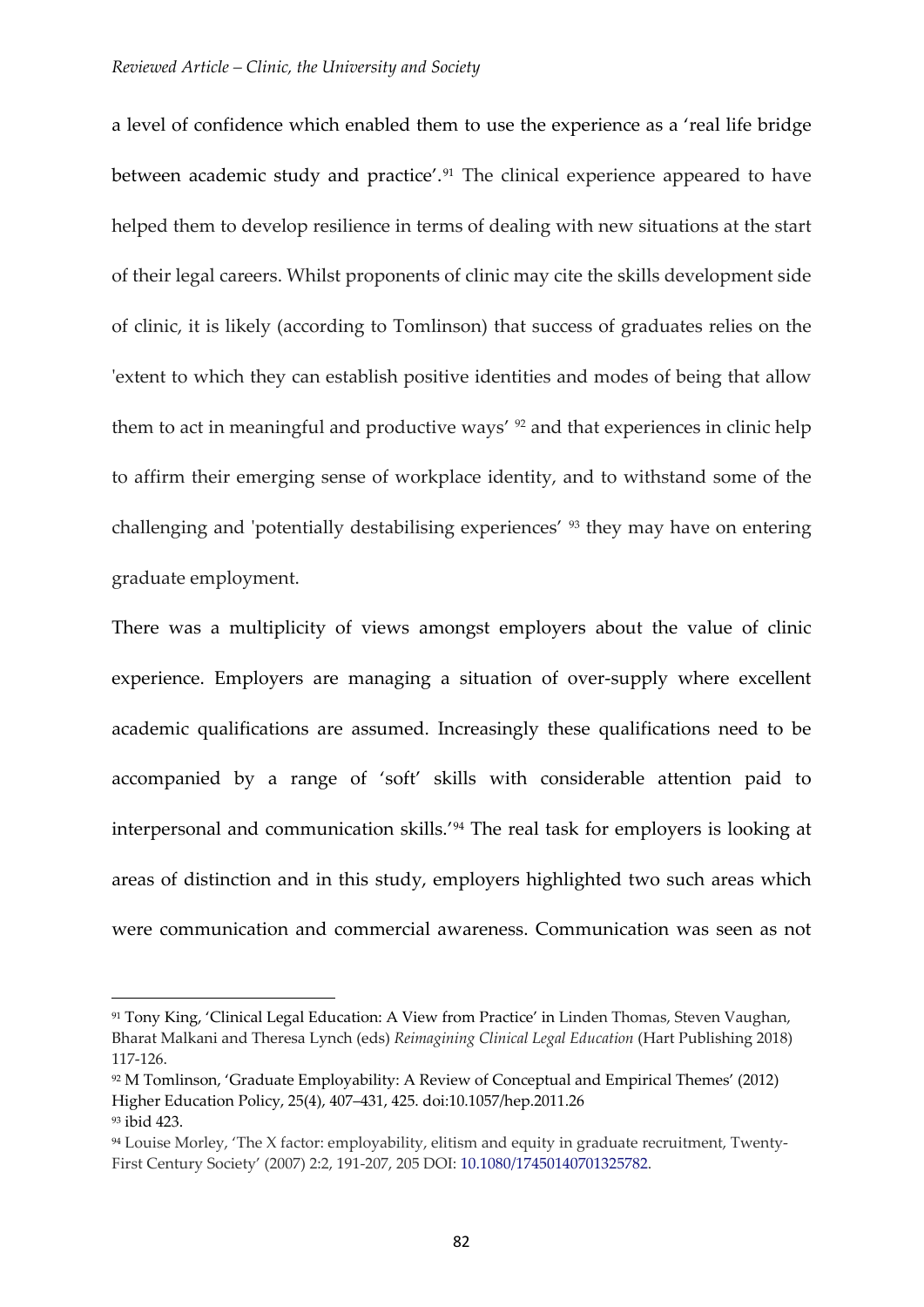only an essential skill but as a broad concept, with the view of the employer group being that 'communication covers everything. You want someone who can actually get along with people.' As Brown et al highlight, this move towards the personality package<sup>[95](#page-30-0)</sup> may create a system which relies more on habitus and socio-economic background than a meritocratic system. In relation to commercial awareness, the challenge for clinic is to provide more exposure to commercial realities.

Clinic experience can provide the skills to navigate the challenges of the world of work in a legal environment – if they can overcome the hurdle of securing employment. Clinic can help with that hurdle as it *should* provide students with a convincing narrative with examples of experience linked to the real world of legal work. But at the point of recruitment, it does not appear, from this and other studies, to provide an automatic advantage across the board and with ever increasing numbers of students undertaking some form of clinical experience, the 'additionality' it offered in the past may become 'standard'. These results suggest that students should not place an over reliance on the clinic experience as some sort of passport to employment, but see it as a testing ground for them to explore their future work identities, and springboard into their engagement with employment.

<span id="page-30-0"></span><sup>95</sup> Philip Brown, Anthony Hesketh and Sara Williams 'Employability in a knowledge-driven economy' (2003) Journal of Education and Work 16:2, 107-126, 121.